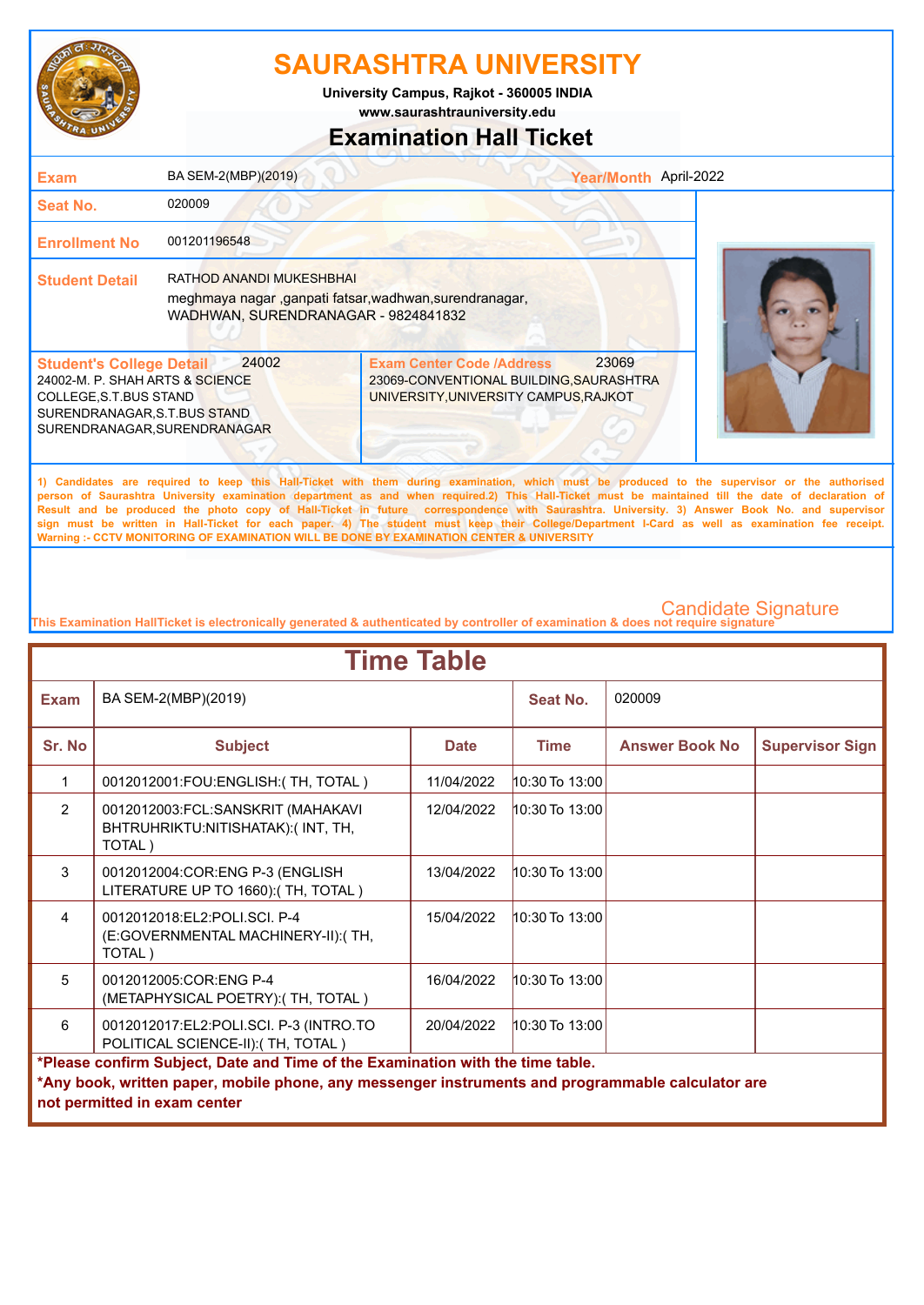

**www.saurashtrauniversity.edu University Campus, Rajkot - 360005 INDIA**

### **Examination Hall Ticket**

| Exam                                                                                                                                                         | BA SEM-2(MBP)(2019)                                                       |                                                                                                                                                                                                                                                                                                                                                                                                                                                                                                                                                                                                        | Year/Month April-2022 |
|--------------------------------------------------------------------------------------------------------------------------------------------------------------|---------------------------------------------------------------------------|--------------------------------------------------------------------------------------------------------------------------------------------------------------------------------------------------------------------------------------------------------------------------------------------------------------------------------------------------------------------------------------------------------------------------------------------------------------------------------------------------------------------------------------------------------------------------------------------------------|-----------------------|
| Seat No.                                                                                                                                                     | 020010                                                                    |                                                                                                                                                                                                                                                                                                                                                                                                                                                                                                                                                                                                        |                       |
| <b>Enrollment No</b>                                                                                                                                         | 0012012011399                                                             |                                                                                                                                                                                                                                                                                                                                                                                                                                                                                                                                                                                                        |                       |
| <b>Student Detail</b>                                                                                                                                        | RABARI TEJALBEN KHIMABHAI<br>AT TUVA, WADHWAN, SURENDRANAGAR - 9714634777 |                                                                                                                                                                                                                                                                                                                                                                                                                                                                                                                                                                                                        |                       |
| <b>Student's College Detail</b><br>24002-M. P. SHAH ARTS & SCIENCE<br>COLLEGE, S.T.BUS STAND<br>SURENDRANAGAR, S.T.BUS STAND<br>SURENDRANAGAR, SURENDRANAGAR | 24002                                                                     | 23069<br><b>Exam Center Code /Address</b><br>23069-CONVENTIONAL BUILDING, SAURASHTRA<br>UNIVERSITY, UNIVERSITY CAMPUS, RAJKOT                                                                                                                                                                                                                                                                                                                                                                                                                                                                          |                       |
|                                                                                                                                                              |                                                                           | 1) Candidates are required to keep this Hall-Ticket with them during examination, which must be produced to the supervisor or the authorised<br>person of Saurashtra University examination department as and when required.2) This Hall-Ticket must be maintained till the date of declaration of<br>Result and be produced the photo copy of Hall-Ticket in future correspondence with Saurashtra. University. 3) Answer Book No. and supervisor<br>sign must be written in Hall-Ticket for each paper. 4) The student must keep their College/Department I-Card as well as examination fee receipt. |                       |

**This Examination HallTicket is electronically generated & authenticated by controller of examination & does not require signature** 

| <b>Time Table</b>                                                              |                                                                                                                                   |             |                    |                       |                        |
|--------------------------------------------------------------------------------|-----------------------------------------------------------------------------------------------------------------------------------|-------------|--------------------|-----------------------|------------------------|
| <b>Exam</b>                                                                    | BA SEM-2(MBP)(2019)                                                                                                               |             | Seat No.           | 020010                |                        |
| Sr. No                                                                         | <b>Subject</b>                                                                                                                    | <b>Date</b> | <b>Time</b>        | <b>Answer Book No</b> | <b>Supervisor Sign</b> |
| 1                                                                              | 0012012001:FOU:ENGLISH:(TH, TOTAL)                                                                                                | 11/04/2022  | 10:30 To 13:00     |                       |                        |
| $\overline{2}$                                                                 | 0012012003:FCL:SANSKRIT (MAHAKAVI<br>BHTRUHRIKTU:NITISHATAK): (TH, TOTAL                                                          | 12/04/2022  | 10:30 To 13:00     |                       |                        |
| 3                                                                              | 0012012010:COR:SAN P-3<br>(RAMAYAN-BALKAND(NIYTANSH)):(TH,<br>TOTAL)                                                              | 13/04/2022  | 10:30 To 13:00     |                       |                        |
| $\overline{4}$                                                                 | 0012012005:EL2:ENG P-4<br>(METAPHYSICAL POETRY): (TH, TOTAL)                                                                      | 15/04/2022  | 10:30 To 13:00     |                       |                        |
| 5                                                                              | 0012012012: COR: SAN P-4<br>(HITOPDESH-MITRALABH): (TH, TOTAL)                                                                    | 16/04/2022  | $10:30$ To $13:00$ |                       |                        |
| *Please confirm Subject, Date and Time of the Examination with the time table. |                                                                                                                                   |             |                    |                       |                        |
|                                                                                | *Any book, written paper, mobile phone, any messenger instruments and programmable calculator are<br>not permitted in exam center |             |                    |                       |                        |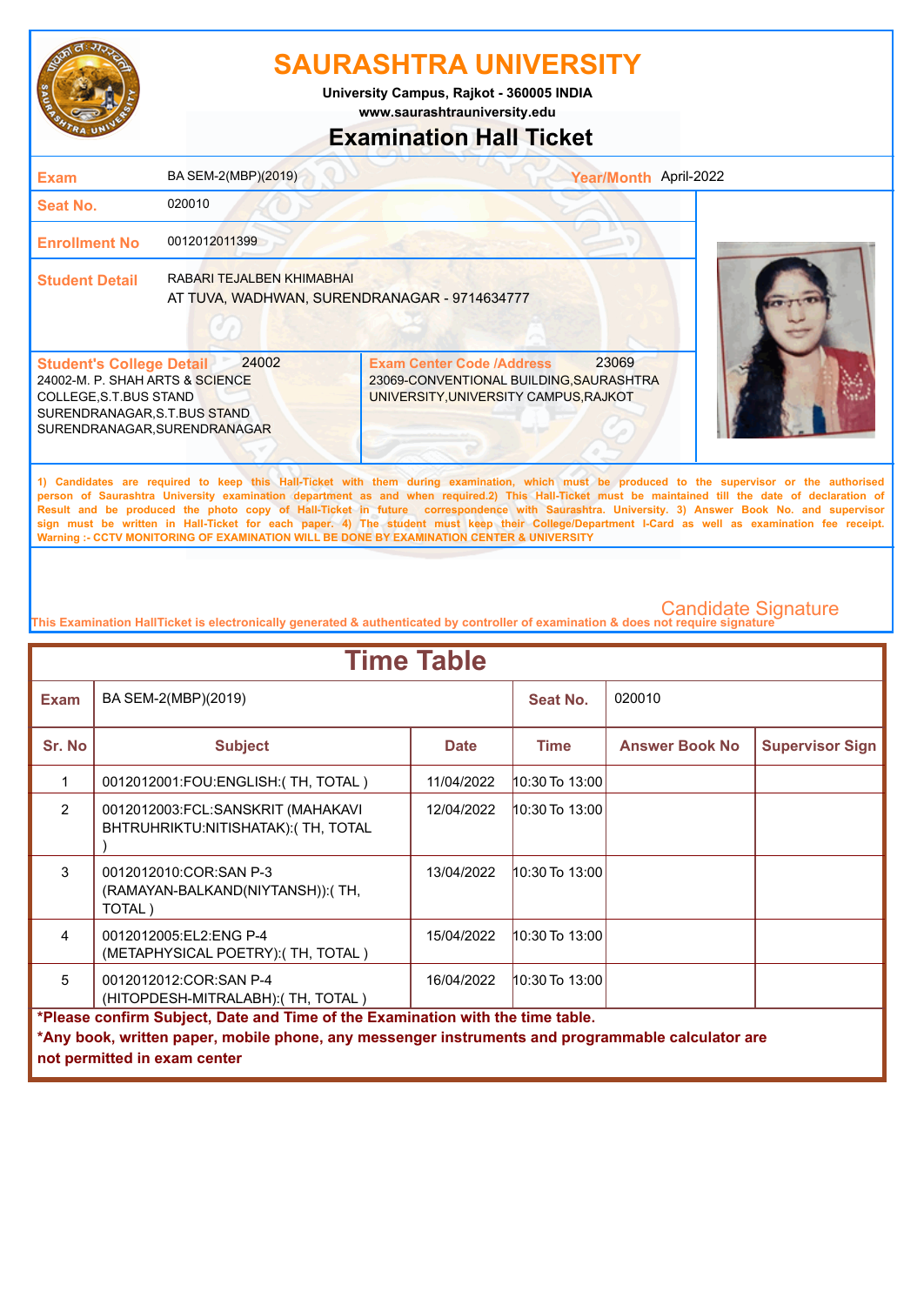

**www.saurashtrauniversity.edu University Campus, Rajkot - 360005 INDIA**

### **Examination Hall Ticket**

| <b>Exam</b>                                                                                                                                                  | BA SEM-2(MBP)(2019)                                                                |                                                                                                                      | Year/Month April-2022 |                                                                                                                                                                                                                                                                                                                                                                                                                                                                                                                                                                                                        |
|--------------------------------------------------------------------------------------------------------------------------------------------------------------|------------------------------------------------------------------------------------|----------------------------------------------------------------------------------------------------------------------|-----------------------|--------------------------------------------------------------------------------------------------------------------------------------------------------------------------------------------------------------------------------------------------------------------------------------------------------------------------------------------------------------------------------------------------------------------------------------------------------------------------------------------------------------------------------------------------------------------------------------------------------|
| <b>Seat No.</b>                                                                                                                                              | 020011                                                                             |                                                                                                                      |                       |                                                                                                                                                                                                                                                                                                                                                                                                                                                                                                                                                                                                        |
| <b>Enrollment No</b>                                                                                                                                         | 0012012011099                                                                      |                                                                                                                      |                       |                                                                                                                                                                                                                                                                                                                                                                                                                                                                                                                                                                                                        |
| <b>Student Detail</b>                                                                                                                                        | <b>GOHIL BALDEV THAKARASHIBHAI</b><br>AT-KARMAD, CHUDA, SURENDRANAGAR - 9328421445 |                                                                                                                      |                       |                                                                                                                                                                                                                                                                                                                                                                                                                                                                                                                                                                                                        |
| <b>Student's College Detail</b><br>24002-M. P. SHAH ARTS & SCIENCE<br>COLLEGE, S.T.BUS STAND<br>SURENDRANAGAR, S.T.BUS STAND<br>SURENDRANAGAR, SURENDRANAGAR | 24002                                                                              | <b>Exam Center Code /Address</b><br>23069-CONVENTIONAL BUILDING, SAURASHTRA<br>UNIVERSITY, UNIVERSITY CAMPUS, RAJKOT | 23069                 |                                                                                                                                                                                                                                                                                                                                                                                                                                                                                                                                                                                                        |
|                                                                                                                                                              |                                                                                    |                                                                                                                      |                       | 1) Candidates are required to keep this Hall-Ticket with them during examination, which must be produced to the supervisor or the authorised<br>person of Saurashtra University examination department as and when required.2) This Hall-Ticket must be maintained till the date of declaration of<br>Result and be produced the photo copy of Hall-Ticket in future correspondence with Saurashtra. University. 3) Answer Book No. and supervisor<br>sign must be written in Hall-Ticket for each paper. 4) The student must keep their College/Department I-Card as well as examination fee receipt. |

**This Examination HallTicket is electronically generated & authenticated by controller of examination & does not require signature** 

| <b>Time Table</b> |                                                                                                                                   |             |                |                       |                        |
|-------------------|-----------------------------------------------------------------------------------------------------------------------------------|-------------|----------------|-----------------------|------------------------|
| <b>Exam</b>       | BA SEM-2(MBP)(2019)                                                                                                               |             | Seat No.       | 020011                |                        |
| Sr. No            | <b>Subject</b>                                                                                                                    | <b>Date</b> | <b>Time</b>    | <b>Answer Book No</b> | <b>Supervisor Sign</b> |
| 1                 | 0012012003:FCL:SANSKRIT (MAHAKAVI<br>BHTRUHRIKTU: NITISHATAK): (TH, TOTAL                                                         | 12/04/2022  | 10:30 To 13:00 |                       |                        |
| $\mathfrak{p}$    | 0012012010:COR:SAN P-3<br>(RAMAYAN-BALKAND(NIYTANSH)): (TH,<br>TOTAL)                                                             | 13/04/2022  | 10:30 To 13:00 |                       |                        |
| 3                 | 0012012005:EL2:ENG P-4<br>(METAPHYSICAL POETRY): (TH, TOTAL)                                                                      | 15/04/2022  | 10:30 To 13:00 |                       |                        |
| $\overline{4}$    | 0012012012: COR: SAN P-4<br>(HITOPDESH-MITRALABH): (TH, TOTAL)                                                                    | 16/04/2022  | 10:30 To 13:00 |                       |                        |
|                   | *Please confirm Subject, Date and Time of the Examination with the time table.                                                    |             |                |                       |                        |
|                   | *Any book, written paper, mobile phone, any messenger instruments and programmable calculator are<br>not permitted in exam center |             |                |                       |                        |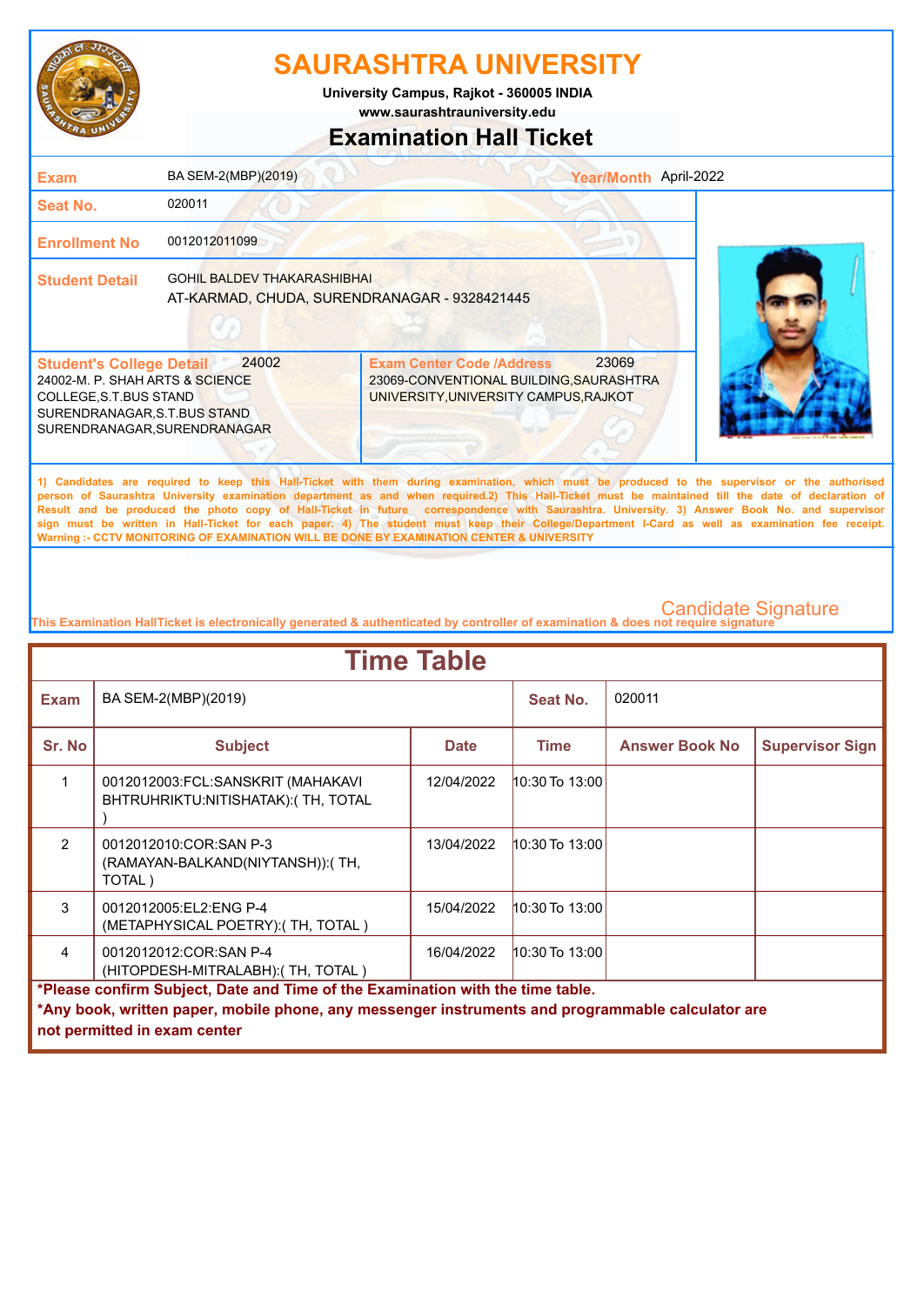

**www.saurashtrauniversity.edu University Campus, Rajkot - 360005 INDIA**

### **Examination Hall Ticket**

| <b>Exam</b>                                                                                                                                                  | BA SEM-2(MBP)(2019)                                                           |                                                                                                                                                                                                                                                                                                                                                                                                                                                                                                                                                                                                        | Year/Month April-2022 |  |
|--------------------------------------------------------------------------------------------------------------------------------------------------------------|-------------------------------------------------------------------------------|--------------------------------------------------------------------------------------------------------------------------------------------------------------------------------------------------------------------------------------------------------------------------------------------------------------------------------------------------------------------------------------------------------------------------------------------------------------------------------------------------------------------------------------------------------------------------------------------------------|-----------------------|--|
| Seat No.                                                                                                                                                     | 020012                                                                        |                                                                                                                                                                                                                                                                                                                                                                                                                                                                                                                                                                                                        |                       |  |
| <b>Enrollment No</b>                                                                                                                                         | 001201196459                                                                  |                                                                                                                                                                                                                                                                                                                                                                                                                                                                                                                                                                                                        |                       |  |
| <b>Student Detail</b>                                                                                                                                        | PARMAR BHARGAVKUMAR RAMJIBHAI<br>6,,, DHRANGADHRA, SURENDRANAGAR - 8347837316 |                                                                                                                                                                                                                                                                                                                                                                                                                                                                                                                                                                                                        |                       |  |
| <b>Student's College Detail</b><br>24002-M. P. SHAH ARTS & SCIENCE<br>COLLEGE, S.T.BUS STAND<br>SURENDRANAGAR, S.T.BUS STAND<br>SURENDRANAGAR, SURENDRANAGAR | 24002                                                                         | <b>Exam Center Code /Address</b><br>23069-CONVENTIONAL BUILDING, SAURASHTRA<br>UNIVERSITY, UNIVERSITY CAMPUS, RAJKOT                                                                                                                                                                                                                                                                                                                                                                                                                                                                                   | 23069                 |  |
|                                                                                                                                                              |                                                                               | 1) Candidates are required to keep this Hall-Ticket with them during examination, which must be produced to the supervisor or the authorised<br>person of Saurashtra University examination department as and when required.2) This Hall-Ticket must be maintained till the date of declaration of<br>Result and be produced the photo copy of Hall-Ticket in future correspondence with Saurashtra. University. 3) Answer Book No. and supervisor<br>sign must be written in Hall-Ticket for each paper. 4) The student must keep their College/Department I-Card as well as examination fee receipt. |                       |  |

**This Examination HallTicket is electronically generated & authenticated by controller of examination & does not require signature** 

| <b>Time Table</b>                                                              |                                                                                                   |             |                |                       |                        |  |
|--------------------------------------------------------------------------------|---------------------------------------------------------------------------------------------------|-------------|----------------|-----------------------|------------------------|--|
| <b>Exam</b>                                                                    | BA SEM-2(MBP)(2019)                                                                               |             | Seat No.       | 020012                |                        |  |
| Sr. No                                                                         | <b>Subject</b>                                                                                    | <b>Date</b> | <b>Time</b>    | <b>Answer Book No</b> | <b>Supervisor Sign</b> |  |
|                                                                                | 0012012001: FOU: ENGLISH: (TH, TOTAL)                                                             | 11/04/2022  | 10:30 To 13:00 |                       |                        |  |
| $\overline{2}$                                                                 | 0012012014:EL1:HIS P-3 (WORLD<br>HISTORY 1911AD TO 1960 AD):(TH,<br>TOTAL)                        | 18/04/2022  | 10:30 To 13:00 |                       |                        |  |
| 3                                                                              | 0012012016: EL1: HIS P-4 (HISTORY OF<br>INDIA 320 AD TO 1206 AD): (TH, TOTAL)                     | 19/04/2022  | 10:30 To 13:00 |                       |                        |  |
| $\overline{4}$                                                                 | 0012012037:EL2:HINDI P-3 (HINDI KAVYA:<br>NAHUSH): (TH, TOTAL)                                    | 20/04/2022  | 10:30 To 13:00 |                       |                        |  |
| *Please confirm Subject, Date and Time of the Examination with the time table. |                                                                                                   |             |                |                       |                        |  |
|                                                                                | *Any book, written paper, mobile phone, any messenger instruments and programmable calculator are |             |                |                       |                        |  |
|                                                                                | not permitted in exam center                                                                      |             |                |                       |                        |  |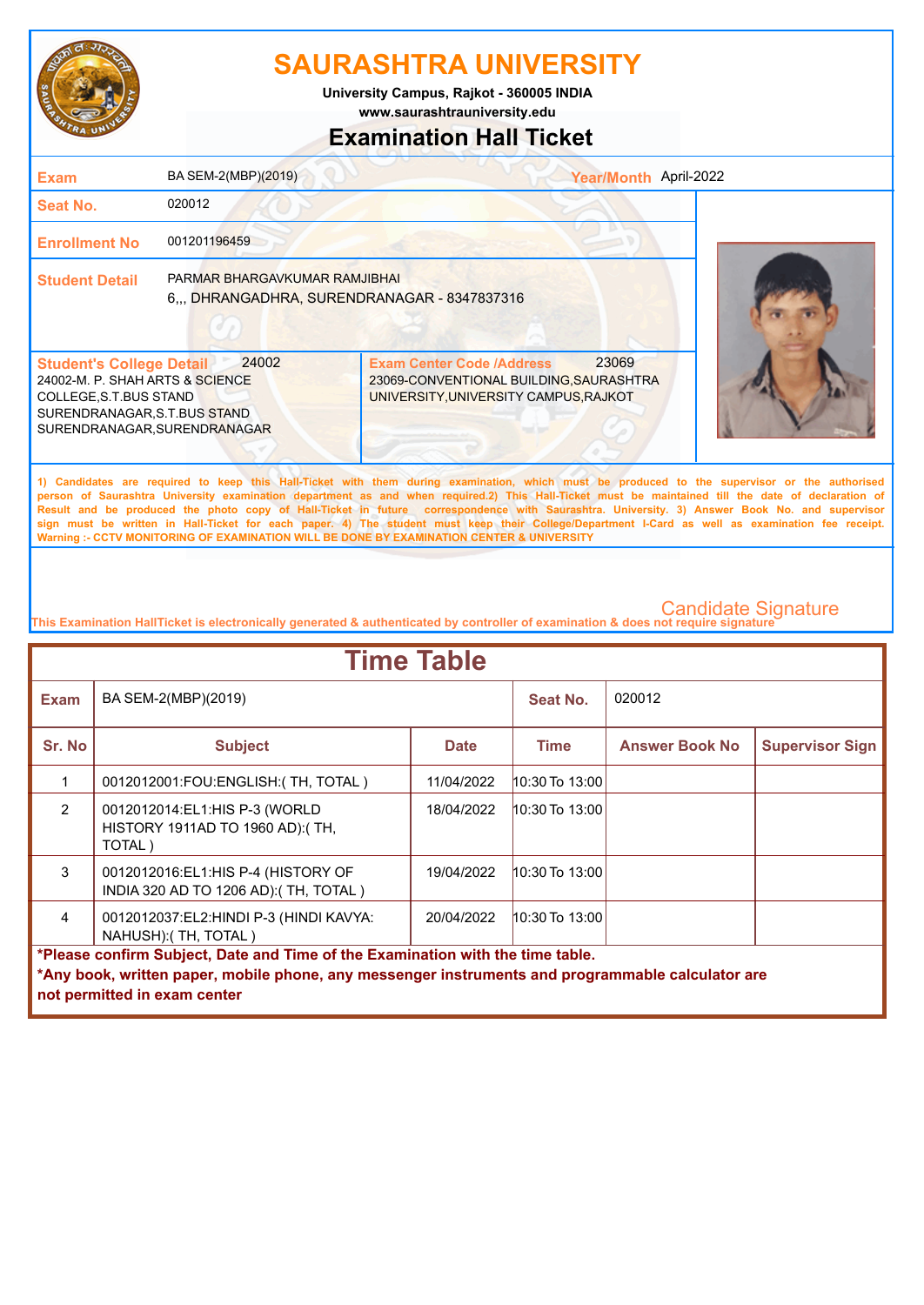

**www.saurashtrauniversity.edu University Campus, Rajkot - 360005 INDIA**

### **Examination Hall Ticket**

| <b>Exam</b>                                                                                                                                                  | BA SEM-2(MBP)(2019)                                                          |                                                                                                                                                                                                                                                                                                                                                                                                                                                    | Year/Month April-2022 |
|--------------------------------------------------------------------------------------------------------------------------------------------------------------|------------------------------------------------------------------------------|----------------------------------------------------------------------------------------------------------------------------------------------------------------------------------------------------------------------------------------------------------------------------------------------------------------------------------------------------------------------------------------------------------------------------------------------------|-----------------------|
| <b>Seat No.</b>                                                                                                                                              | 020013                                                                       |                                                                                                                                                                                                                                                                                                                                                                                                                                                    |                       |
| <b>Enrollment No</b>                                                                                                                                         | 0012012010951                                                                |                                                                                                                                                                                                                                                                                                                                                                                                                                                    |                       |
| <b>Student Detail</b>                                                                                                                                        | BAVALIYA PRAVINBHAI TALSHIBHAI<br>LIMBDI, LIMBDI, SURENDRANAGAR - 6353437418 |                                                                                                                                                                                                                                                                                                                                                                                                                                                    |                       |
| <b>Student's College Detail</b><br>24002-M. P. SHAH ARTS & SCIENCE<br>COLLEGE, S.T.BUS STAND<br>SURENDRANAGAR, S.T.BUS STAND<br>SURENDRANAGAR, SURENDRANAGAR | 24002                                                                        | 23069<br><b>Exam Center Code /Address</b><br>23069-CONVENTIONAL BUILDING, SAURASHTRA<br>UNIVERSITY, UNIVERSITY CAMPUS, RAJKOT                                                                                                                                                                                                                                                                                                                      |                       |
|                                                                                                                                                              |                                                                              | 1) Candidates are required to keep this Hall-Ticket with them during examination, which must be produced to the supervisor or the authorised<br>person of Saurashtra University examination department as and when required.2) This Hall-Ticket must be maintained till the date of declaration of<br>Result and be produced the photo copy of Hall-Ticket in future correspondence with Saurashtra, University, 3) Answer Book No. and supervisor |                       |

**Result and be produced the photo copy of Hall-Ticket in future correspondence with Saurashtra. University. 3) Answer Book No. and supervisor sign must be written in Hall-Ticket for each paper. 4) The student must keep their College/Department I-Card as well as examination fee receipt. Warning :- CCTV MONITORING OF EXAMINATION WILL BE DONE BY EXAMINATION CENTER & UNIVERSITY**

| <b>Time Table</b>                                                              |                                                                                                   |             |                    |                       |                        |  |
|--------------------------------------------------------------------------------|---------------------------------------------------------------------------------------------------|-------------|--------------------|-----------------------|------------------------|--|
| <b>Exam</b>                                                                    | BA SEM-2(MBP)(2019)                                                                               |             | Seat No.           | 020013                |                        |  |
| Sr. No                                                                         | <b>Subject</b>                                                                                    | <b>Date</b> | <b>Time</b>        | <b>Answer Book No</b> | <b>Supervisor Sign</b> |  |
|                                                                                | 0012012001:FOU:ENGLISH: (TH, TOTAL)                                                               | 11/04/2022  | 10:30 To 13:00     |                       |                        |  |
| $\mathfrak{p}$                                                                 | 0012012003:FCL:SANSKRIT (MAHAKAVI<br>BHTRUHRIKTU:NITISHATAK): (TH, TOTAL                          | 12/04/2022  | 10:30 To 13:00     |                       |                        |  |
| 3                                                                              | 0012012005:EL2:ENG P-4<br>(METAPHYSICAL POETRY): (TH, TOTAL)                                      | 15/04/2022  | $10:30$ To $13:00$ |                       |                        |  |
| 4                                                                              | 0012012020:EL1:ECO P-4 (BASIC ISSUES<br>OF INDIAN ECONOMY - 2): (TH, TOTAL)                       | 19/04/2022  | $10:30$ To $13:00$ |                       |                        |  |
| *Please confirm Subject, Date and Time of the Examination with the time table. |                                                                                                   |             |                    |                       |                        |  |
|                                                                                | *Any book, written paper, mobile phone, any messenger instruments and programmable calculator are |             |                    |                       |                        |  |
|                                                                                | not permitted in exam center                                                                      |             |                    |                       |                        |  |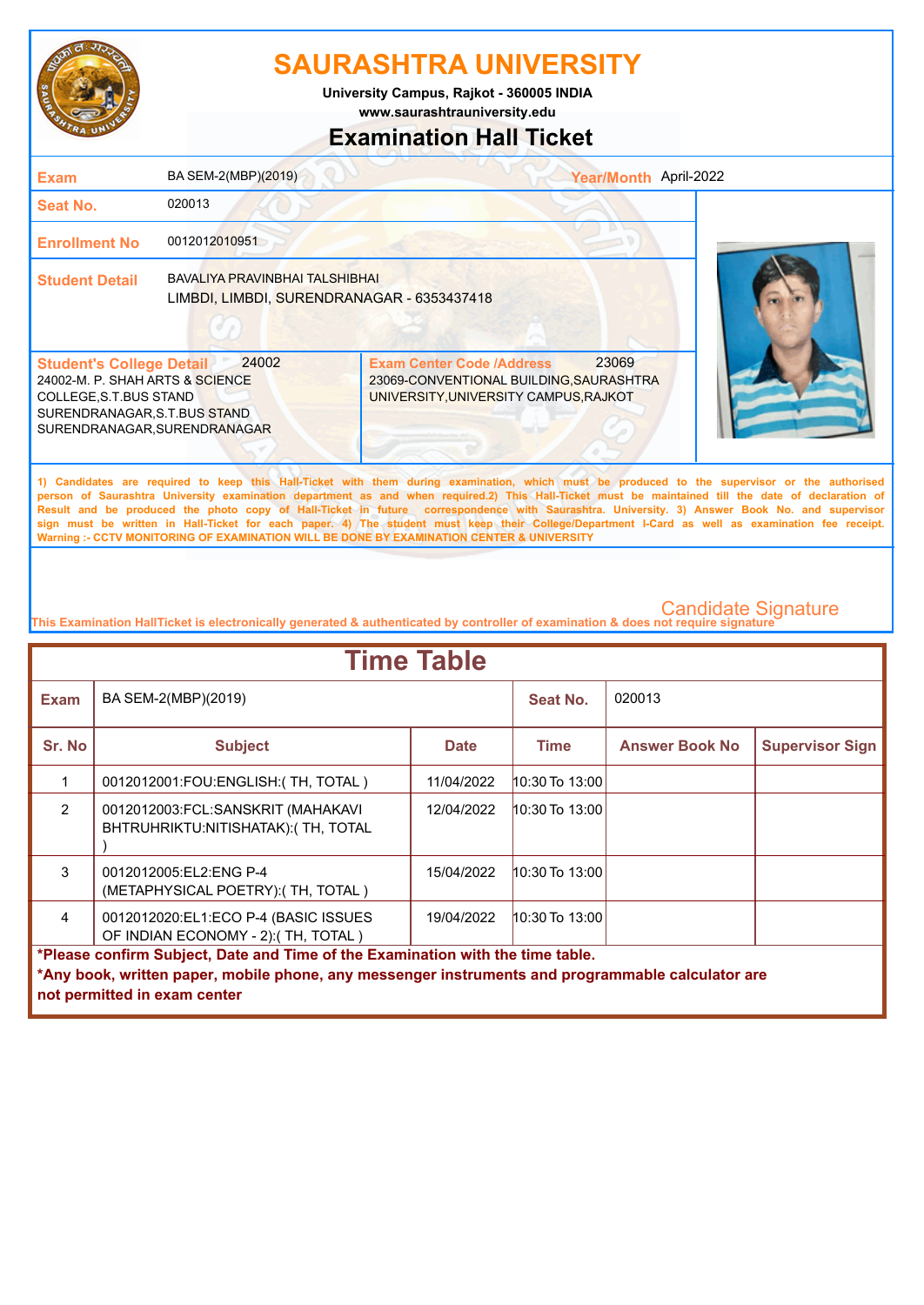

**www.saurashtrauniversity.edu University Campus, Rajkot - 360005 INDIA**

### **Examination Hall Ticket**

| <b>Exam</b>                                                                                                                                                  | BA SEM-2(MBP)(2019)                                        | Year/Month April-2022                                                                                                                                                                                                                                                                                                                                                                                                                                                                                                                                                                                  |  |
|--------------------------------------------------------------------------------------------------------------------------------------------------------------|------------------------------------------------------------|--------------------------------------------------------------------------------------------------------------------------------------------------------------------------------------------------------------------------------------------------------------------------------------------------------------------------------------------------------------------------------------------------------------------------------------------------------------------------------------------------------------------------------------------------------------------------------------------------------|--|
| Seat No.                                                                                                                                                     | 020014                                                     |                                                                                                                                                                                                                                                                                                                                                                                                                                                                                                                                                                                                        |  |
| <b>Enrollment No</b>                                                                                                                                         | 001201196657                                               |                                                                                                                                                                                                                                                                                                                                                                                                                                                                                                                                                                                                        |  |
| <b>Student Detail</b>                                                                                                                                        | SINDHAV GAYTRIBEN SHAMJIBHAI<br>SURENDRANAGAR - 9725555953 | munipar parmar, munipar, surendranagar, gujarat, WADHWAN,                                                                                                                                                                                                                                                                                                                                                                                                                                                                                                                                              |  |
| <b>Student's College Detail</b><br>24002-M. P. SHAH ARTS & SCIENCE<br>COLLEGE, S.T.BUS STAND<br>SURENDRANAGAR, S.T.BUS STAND<br>SURENDRANAGAR, SURENDRANAGAR | 24002                                                      | 23069<br><b>Exam Center Code /Address</b><br>23069-CONVENTIONAL BUILDING, SAURASHTRA<br>UNIVERSITY, UNIVERSITY CAMPUS, RAJKOT                                                                                                                                                                                                                                                                                                                                                                                                                                                                          |  |
|                                                                                                                                                              |                                                            | 1) Candidates are required to keep this Hall-Ticket with them during examination, which must be produced to the supervisor or the authorised<br>person of Saurashtra University examination department as and when required.2) This Hall-Ticket must be maintained till the date of declaration of<br>Result and be produced the photo copy of Hall-Ticket in future correspondence with Saurashtra. University. 3) Answer Book No. and supervisor<br>sign must be written in Hall-Ticket for each paper. 4) The student must keep their College/Department I-Card as well as examination fee receipt. |  |

**This Examination HallTicket is electronically generated & authenticated by controller of examination & does not require signature** 

| <b>Time Table</b>                                                              |                                                                                                   |             |                    |                       |                        |  |
|--------------------------------------------------------------------------------|---------------------------------------------------------------------------------------------------|-------------|--------------------|-----------------------|------------------------|--|
| <b>Exam</b>                                                                    | BA SEM-2(MBP)(2019)                                                                               |             | Seat No.           | 020014                |                        |  |
| Sr. No                                                                         | <b>Subject</b>                                                                                    | <b>Date</b> | <b>Time</b>        | <b>Answer Book No</b> | <b>Supervisor Sign</b> |  |
|                                                                                | 0012012001:FOU:ENGLISH: (TH, TOTAL)                                                               | 11/04/2022  | 10:30 To 13:00     |                       |                        |  |
| 2                                                                              | 0012012003:FCL:SANSKRIT (MAHAKAVI<br>BHTRUHRIKTU:NITISHATAK):(INT, TH,<br>TOTAL)                  | 12/04/2022  | 10:30 To 13:00     |                       |                        |  |
| 3                                                                              | 0012012004: COR: ENG P-3 (ENGLISH<br>LITERATURE UP TO 1660): (TH, TOTAL)                          | 13/04/2022  | $10:30$ To $13:00$ |                       |                        |  |
| 4                                                                              | 0012012017:EL2:POLI.SCI. P-3 (INTRO.TO<br>POLITICAL SCIENCE-II):(TH, TOTAL)                       | 20/04/2022  | $10:30$ To $13:00$ |                       |                        |  |
| *Please confirm Subject, Date and Time of the Examination with the time table. |                                                                                                   |             |                    |                       |                        |  |
|                                                                                | *Any book, written paper, mobile phone, any messenger instruments and programmable calculator are |             |                    |                       |                        |  |
|                                                                                | not permitted in exam center                                                                      |             |                    |                       |                        |  |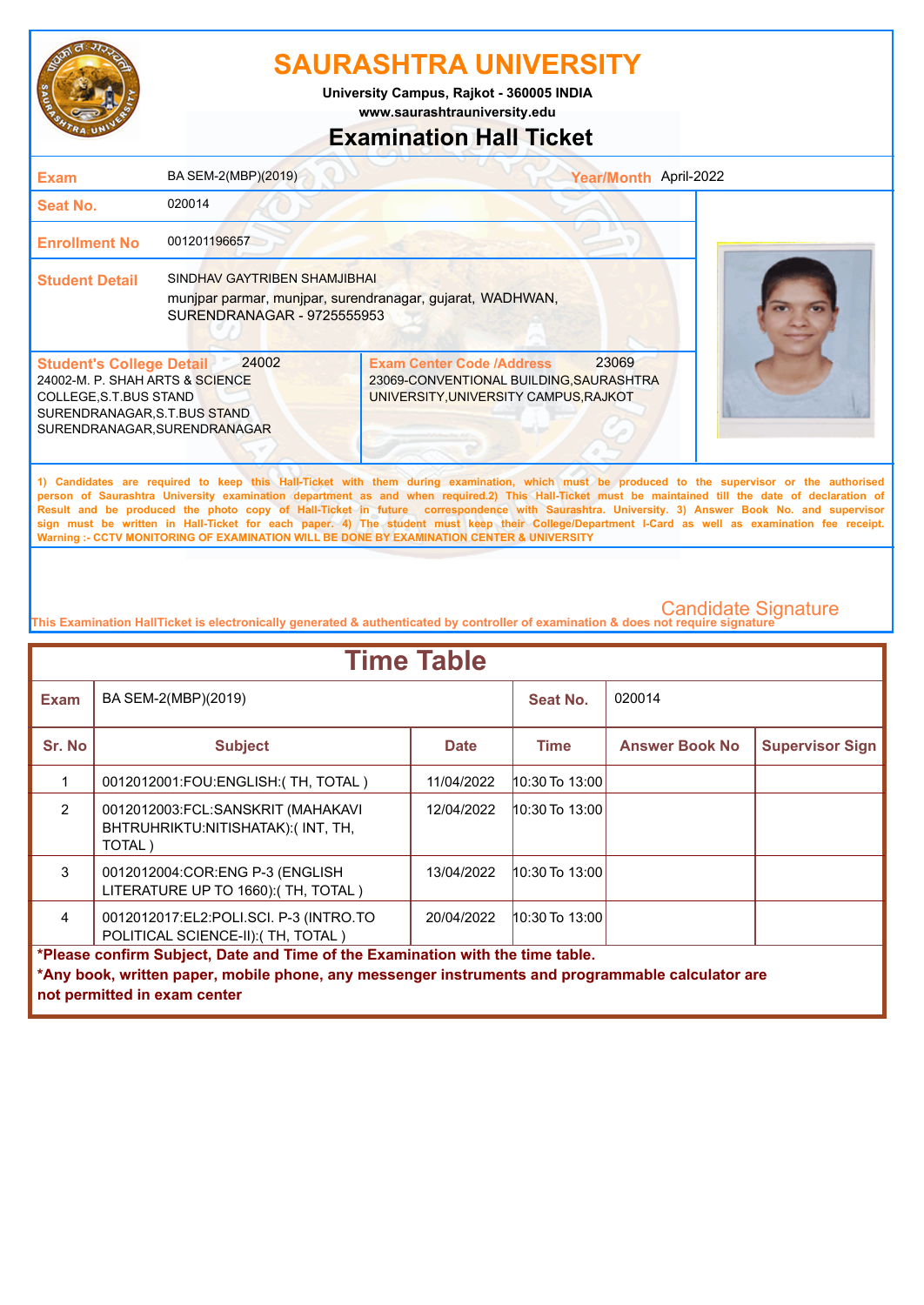

**www.saurashtrauniversity.edu University Campus, Rajkot - 360005 INDIA**

# **Examination Hall Ticket**

| <b>Exam</b>                                                                                                                                                  | BA SEM-2(MBP)(2019)                                                             | Year/Month April-2022                                                                                                                                                                                                                                                                                                                                                                                                                                                                                                                                                                                                                                                                               |  |
|--------------------------------------------------------------------------------------------------------------------------------------------------------------|---------------------------------------------------------------------------------|-----------------------------------------------------------------------------------------------------------------------------------------------------------------------------------------------------------------------------------------------------------------------------------------------------------------------------------------------------------------------------------------------------------------------------------------------------------------------------------------------------------------------------------------------------------------------------------------------------------------------------------------------------------------------------------------------------|--|
| Seat No.                                                                                                                                                     | 020015                                                                          |                                                                                                                                                                                                                                                                                                                                                                                                                                                                                                                                                                                                                                                                                                     |  |
| <b>Enrollment No</b>                                                                                                                                         | 0012012011049                                                                   |                                                                                                                                                                                                                                                                                                                                                                                                                                                                                                                                                                                                                                                                                                     |  |
| <b>Student Detail</b>                                                                                                                                        | DHARAJIYA VIPULBHAI BHARATBHAI<br>RANAGADH, LIMBADI, SURENDRANAGAR - 8160569480 |                                                                                                                                                                                                                                                                                                                                                                                                                                                                                                                                                                                                                                                                                                     |  |
| <b>Student's College Detail</b><br>24002-M. P. SHAH ARTS & SCIENCE<br>COLLEGE, S.T.BUS STAND<br>SURENDRANAGAR, S.T.BUS STAND<br>SURENDRANAGAR, SURENDRANAGAR | 24002                                                                           | 23069<br><b>Exam Center Code /Address</b><br>23069-CONVENTIONAL BUILDING, SAURASHTRA<br>UNIVERSITY, UNIVERSITY CAMPUS, RAJKOT                                                                                                                                                                                                                                                                                                                                                                                                                                                                                                                                                                       |  |
|                                                                                                                                                              |                                                                                 | 1) Candidates are required to keep this Hall-Ticket with them during examination, which must be produced to the supervisor or the authorised<br>person of Saurashtra University examination department as and when required.2) This Hall-Ticket must be maintained till the date of declaration of<br>Result and be produced the photo copy of Hall-Ticket in future correspondence with Saurashtra. University. 3) Answer Book No. and supervisor<br>sign must be written in Hall-Ticket for each paper. 4) The student must keep their College/Department I-Card as well as examination fee receipt.<br>Warning :- CCTV MONITORING OF EXAMINATION WILL BE DONE BY EXAMINATION CENTER & UNIVERSITY |  |

| <b>Time Table</b>                                                                                                                                                                                                   |                                                                          |             |                    |                       |                        |  |
|---------------------------------------------------------------------------------------------------------------------------------------------------------------------------------------------------------------------|--------------------------------------------------------------------------|-------------|--------------------|-----------------------|------------------------|--|
| Exam                                                                                                                                                                                                                | BA SEM-2(MBP)(2019)                                                      |             | Seat No.           | 020015                |                        |  |
| Sr. No                                                                                                                                                                                                              | <b>Subject</b>                                                           | <b>Date</b> | Time               | <b>Answer Book No</b> | <b>Supervisor Sign</b> |  |
|                                                                                                                                                                                                                     | 0012012001: FOU: ENGLISH: (TH, TOTAL)                                    | 11/04/2022  | $10:30$ To $13:00$ |                       |                        |  |
| $\mathfrak{p}$                                                                                                                                                                                                      | 0012012003:FCL:SANSKRIT (MAHAKAVI<br>BHTRUHRIKTU:NITISHATAK): (TH, TOTAL | 12/04/2022  | $10:30$ To $13:00$ |                       |                        |  |
| 3                                                                                                                                                                                                                   | 0012012005:EL1:ENG P-4<br>(METAPHYSICAL POETRY): (TH, TOTAL)             | 19/04/2022  | $10:30$ To $13:00$ |                       |                        |  |
| *Please confirm Subject, Date and Time of the Examination with the time table.<br>*Any book, written paper, mobile phone, any messenger instruments and programmable calculator are<br>not permitted in exam center |                                                                          |             |                    |                       |                        |  |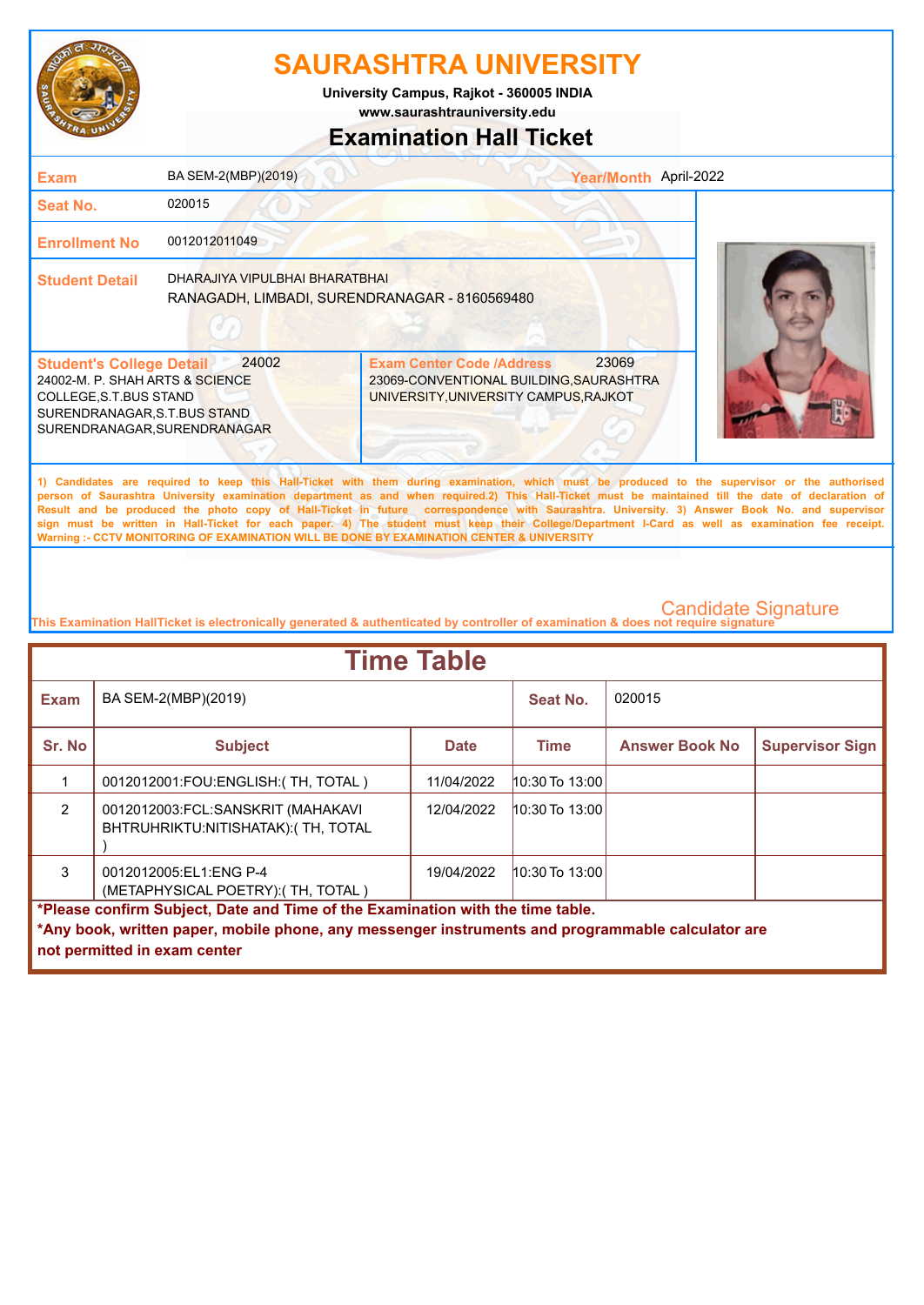

**www.saurashtrauniversity.edu University Campus, Rajkot - 360005 INDIA**

### **Examination Hall Ticket**

| <b>Exam</b>                                                                                                                                                                                                                                                                                                                                                                                                                                                                                                                                                                                                                                                                                         | BA SEM-2(MBP)(2019)                                                                                   | Year/Month April-2022                                                                                                         |  |  |
|-----------------------------------------------------------------------------------------------------------------------------------------------------------------------------------------------------------------------------------------------------------------------------------------------------------------------------------------------------------------------------------------------------------------------------------------------------------------------------------------------------------------------------------------------------------------------------------------------------------------------------------------------------------------------------------------------------|-------------------------------------------------------------------------------------------------------|-------------------------------------------------------------------------------------------------------------------------------|--|--|
| <b>Seat No.</b>                                                                                                                                                                                                                                                                                                                                                                                                                                                                                                                                                                                                                                                                                     | 020016                                                                                                |                                                                                                                               |  |  |
| <b>Enrollment No</b>                                                                                                                                                                                                                                                                                                                                                                                                                                                                                                                                                                                                                                                                                | 001201196510                                                                                          |                                                                                                                               |  |  |
| <b>Student Detail</b>                                                                                                                                                                                                                                                                                                                                                                                                                                                                                                                                                                                                                                                                               | PARMAR RIMPALBEN HASHMUKHBHAI<br>AMBEDKAR CHAWK RAJSITAPUR, DHANGADHRA,<br>SURENDRANAGAR - 8320042466 |                                                                                                                               |  |  |
| <b>Student's College Detail</b><br>24002-M. P. SHAH ARTS & SCIENCE<br>COLLEGE, S.T.BUS STAND<br>SURENDRANAGAR, S.T.BUS STAND<br>SURENDRANAGAR, SURENDRANAGAR                                                                                                                                                                                                                                                                                                                                                                                                                                                                                                                                        | 24002                                                                                                 | 23069<br><b>Exam Center Code /Address</b><br>23069-CONVENTIONAL BUILDING, SAURASHTRA<br>UNIVERSITY, UNIVERSITY CAMPUS, RAJKOT |  |  |
| 1) Candidates are required to keep this Hall-Ticket with them during examination, which must be produced to the supervisor or the authorised<br>person of Saurashtra University examination department as and when required.2) This Hall-Ticket must be maintained till the date of declaration of<br>Result and be produced the photo copy of Hall-Ticket in future correspondence with Saurashtra. University. 3) Answer Book No. and supervisor<br>sign must be written in Hall-Ticket for each paper. 4) The student must keep their College/Department I-Card as well as examination fee receipt.<br>Warning :- CCTV MONITORING OF EXAMINATION WILL BE DONE BY EXAMINATION CENTER & UNIVERSITY |                                                                                                       |                                                                                                                               |  |  |
|                                                                                                                                                                                                                                                                                                                                                                                                                                                                                                                                                                                                                                                                                                     |                                                                                                       |                                                                                                                               |  |  |

| <b>Time Table</b>                                                              |                                                                                                   |             |                    |                       |                        |  |
|--------------------------------------------------------------------------------|---------------------------------------------------------------------------------------------------|-------------|--------------------|-----------------------|------------------------|--|
| <b>Exam</b>                                                                    | BA SEM-2(MBP)(2019)                                                                               |             | Seat No.           | 020016                |                        |  |
| Sr. No                                                                         | <b>Subject</b>                                                                                    | <b>Date</b> | <b>Time</b>        | <b>Answer Book No</b> | <b>Supervisor Sign</b> |  |
|                                                                                | 0012012001:FOU:ENGLISH: (TH, TOTAL)                                                               | 11/04/2022  | $10:30$ To 13:00   |                       |                        |  |
| $\mathcal{P}$                                                                  | 0012012005:COR:ENG P-4<br>(METAPHYSICAL POETRY): (TH, TOTAL)                                      | 16/04/2022  | $10:30$ To $13:00$ |                       |                        |  |
| *Please confirm Subject, Date and Time of the Examination with the time table. |                                                                                                   |             |                    |                       |                        |  |
|                                                                                | *Any book, written paper, mobile phone, any messenger instruments and programmable calculator are |             |                    |                       |                        |  |
|                                                                                | not permitted in exam center                                                                      |             |                    |                       |                        |  |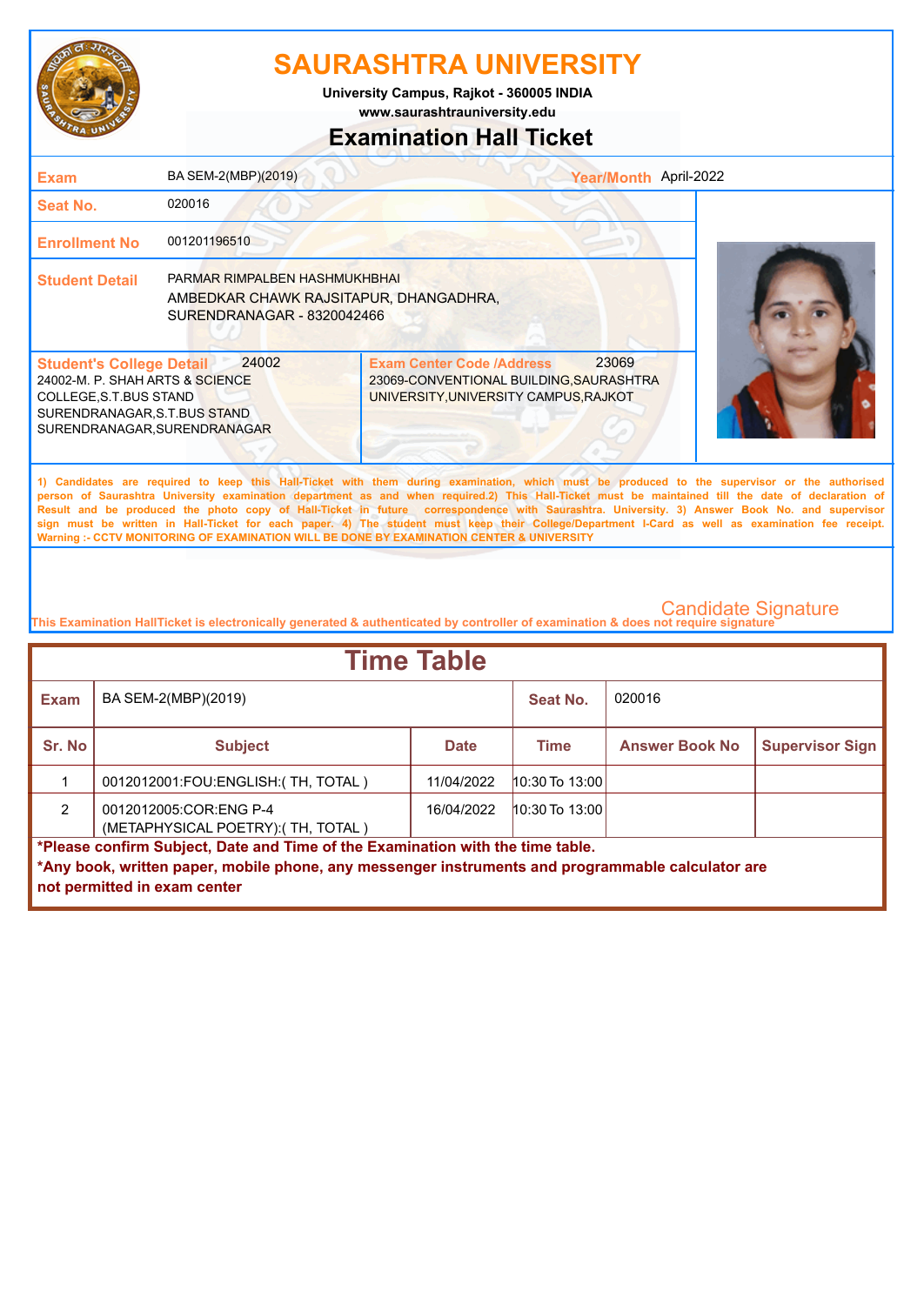

**www.saurashtrauniversity.edu University Campus, Rajkot - 360005 INDIA**

### **Examination Hall Ticket**

| <b>Exam</b>                                                                                                                                                                                                                                                                                                                                                                                                                                                                                                                                                                                                                                                                                         | BA SEM-2(MBP)(2019)                                                         |                                                                                                                                   | Year/Month April-2022      |  |  |
|-----------------------------------------------------------------------------------------------------------------------------------------------------------------------------------------------------------------------------------------------------------------------------------------------------------------------------------------------------------------------------------------------------------------------------------------------------------------------------------------------------------------------------------------------------------------------------------------------------------------------------------------------------------------------------------------------------|-----------------------------------------------------------------------------|-----------------------------------------------------------------------------------------------------------------------------------|----------------------------|--|--|
| <b>Seat No.</b>                                                                                                                                                                                                                                                                                                                                                                                                                                                                                                                                                                                                                                                                                     | 025037                                                                      |                                                                                                                                   |                            |  |  |
| <b>Enrollment No</b>                                                                                                                                                                                                                                                                                                                                                                                                                                                                                                                                                                                                                                                                                | 0012012011467                                                               |                                                                                                                                   |                            |  |  |
| <b>Student Detail</b>                                                                                                                                                                                                                                                                                                                                                                                                                                                                                                                                                                                                                                                                               | SABHAD HITESHBHAI KEHABHAI<br>GOPALNAGAR, SAYLA, SURENDRANAGAR - 8320648762 |                                                                                                                                   |                            |  |  |
| <b>Student's College Detail</b><br>24002-M. P. SHAH ARTS & SCIENCE<br>COLLEGE, S.T. BUS STAND<br>SURENDRANAGAR, S.T.BUS STAND<br>SURENDRANAGAR.SURENDRANAGAR                                                                                                                                                                                                                                                                                                                                                                                                                                                                                                                                        | 24002                                                                       | 23069<br><b>Exam Center Code /Address</b><br>23069-CONVENTIONAL BUILDING, SAURASHTRA<br>UNIVERSITY, UNIVERSITY CAMPUS, RAJKOT     |                            |  |  |
| 1) Candidates are required to keep this Hall-Ticket with them during examination, which must be produced to the supervisor or the authorised<br>person of Saurashtra University examination department as and when required.2) This Hall-Ticket must be maintained till the date of declaration of<br>Result and be produced the photo copy of Hall-Ticket in future correspondence with Saurashtra. University. 3) Answer Book No. and supervisor<br>sign must be written in Hall-Ticket for each paper. 4) The student must keep their College/Department I-Card as well as examination fee receipt.<br>Warning :- CCTV MONITORING OF EXAMINATION WILL BE DONE BY EXAMINATION CENTER & UNIVERSITY |                                                                             |                                                                                                                                   |                            |  |  |
|                                                                                                                                                                                                                                                                                                                                                                                                                                                                                                                                                                                                                                                                                                     |                                                                             | This Examination HallTicket is electronically generated & authenticated by controller of examination & does not require signature | <b>Candidate Signature</b> |  |  |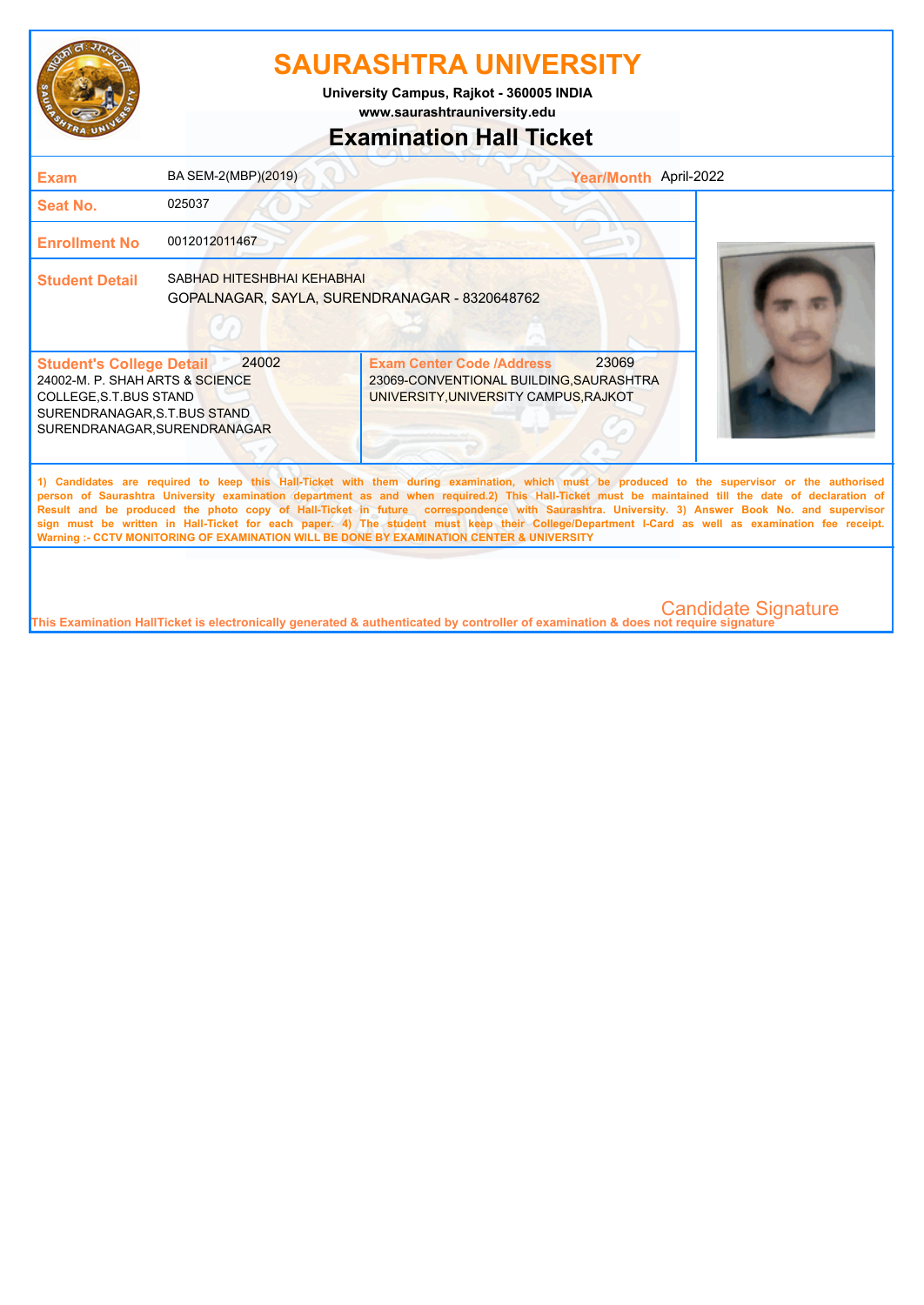| <b>Time Table</b> |                                                                                                                                                                                                                     |             |                |                       |                        |  |
|-------------------|---------------------------------------------------------------------------------------------------------------------------------------------------------------------------------------------------------------------|-------------|----------------|-----------------------|------------------------|--|
| <b>Exam</b>       | BA SEM-2(MBP)(2019)                                                                                                                                                                                                 |             | Seat No.       | 025037                |                        |  |
| Sr. No            | <b>Subject</b>                                                                                                                                                                                                      | <b>Date</b> | <b>Time</b>    | <b>Answer Book No</b> | <b>Supervisor Sign</b> |  |
| $\mathbf{1}$      | 0012012002:FOU:HINDI (PANCHVATI<br>EVAM VYAKARAN): (TH, TOTAL)                                                                                                                                                      | 11/04/2022  | 10:30 To 13:00 |                       |                        |  |
| 2                 | 0012012003:FCL:SANSKRIT (MAHAKAVI<br>BHTRUHRIKTU:NITISHATAK):(INT, TH,<br>TOTAL)                                                                                                                                    | 12/04/2022  | 10:30 To 13:00 |                       |                        |  |
| 3                 | 0012012010:COR:SAN P-3<br>(RAMAYAN-BALKAND(NIYTANSH)):(INT,<br>TH, TOTAL)                                                                                                                                           | 13/04/2022  | 10:30 To 13:00 |                       |                        |  |
| 4                 | 0012012018:EL2:POLI.SCI. P-4<br>(E:GOVERNMENTAL MACHINERY-II):(TH,<br>TOTAL)                                                                                                                                        | 15/04/2022  | 10:30 To 13:00 |                       |                        |  |
| 5                 | 0012012012: COR: SAN P-4<br>(HITOPDESH-MITRALABH):(INT, TH,<br>TOTAL)                                                                                                                                               | 16/04/2022  | 10:30 To 13:00 |                       |                        |  |
| 6                 | 0012012025:EL1:PHILO, P-3<br>(INTRODUCTION TO ETHICS): (TH,<br>TOTAL)                                                                                                                                               | 18/04/2022  | 10:30 To 13:00 |                       |                        |  |
| $\overline{7}$    | 0012012026:EL1:PHILO. P-4 (OUT LINE<br>OF IND PHILOS.TRADITION):(TH, TOTAL                                                                                                                                          | 19/04/2022  | 10:30 To 13:00 |                       |                        |  |
| 8                 | 0012012017:EL2:POLI.SCI. P-3 (INTRO.TO<br>POLITICAL SCIENCE-II):(TH, TOTAL)                                                                                                                                         | 20/04/2022  | 10:30 To 13:00 |                       |                        |  |
|                   | *Please confirm Subject, Date and Time of the Examination with the time table.<br>*Any book, written paper, mobile phone, any messenger instruments and programmable calculator are<br>not permitted in exam center |             |                |                       |                        |  |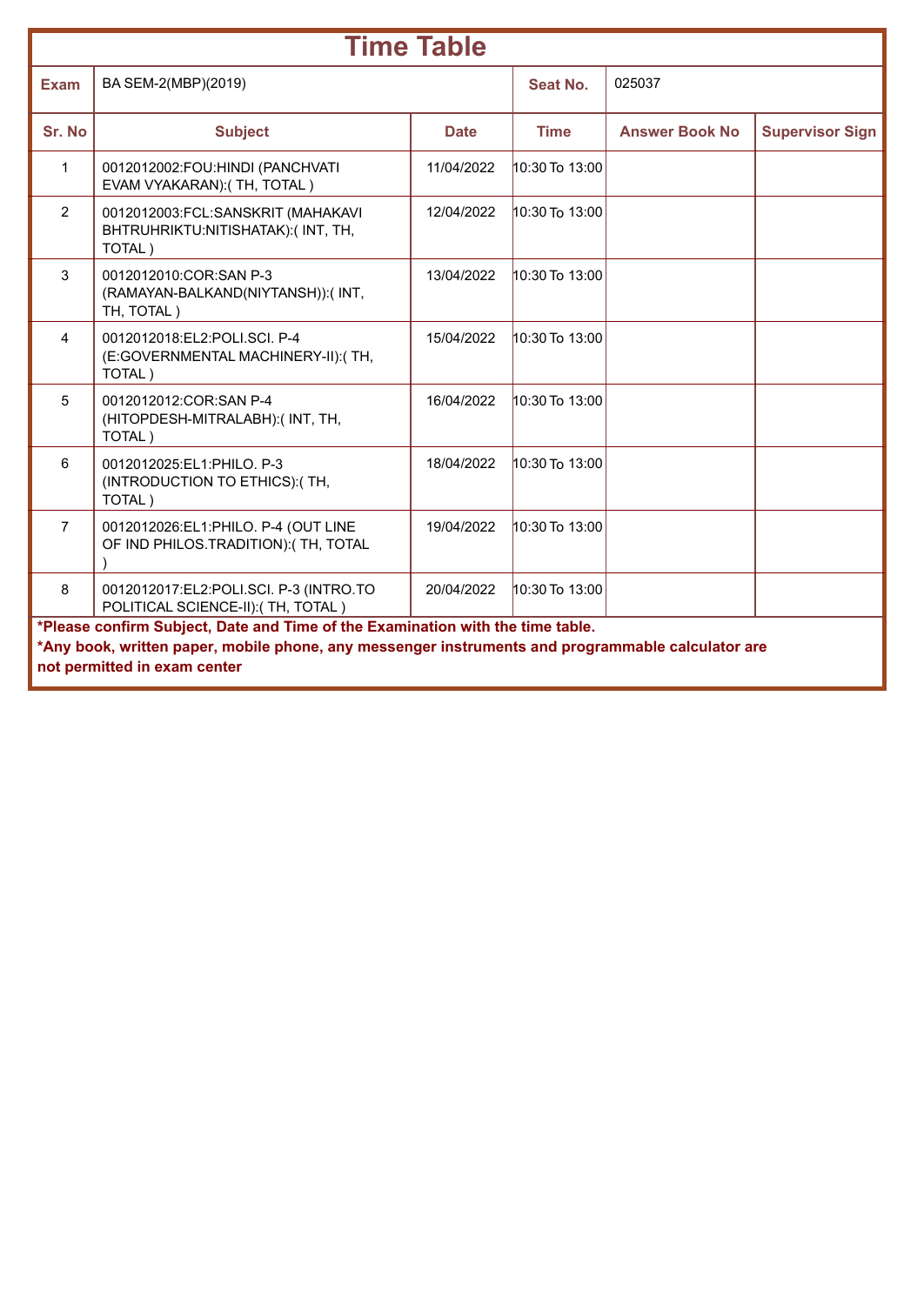

**www.saurashtrauniversity.edu University Campus, Rajkot - 360005 INDIA**

### **Examination Hall Ticket**

| <b>Exam</b>                                                                                                                                                  | BA SEM-2(MBP)(2019)                                                           |                                                                                                                                                                                                                                                                                                                                                                                                                                                                                                                                                                                                        | Year/Month April-2022 |
|--------------------------------------------------------------------------------------------------------------------------------------------------------------|-------------------------------------------------------------------------------|--------------------------------------------------------------------------------------------------------------------------------------------------------------------------------------------------------------------------------------------------------------------------------------------------------------------------------------------------------------------------------------------------------------------------------------------------------------------------------------------------------------------------------------------------------------------------------------------------------|-----------------------|
| <b>Seat No.</b>                                                                                                                                              | 025038                                                                        |                                                                                                                                                                                                                                                                                                                                                                                                                                                                                                                                                                                                        |                       |
| <b>Enrollment No</b>                                                                                                                                         | 0012012011154                                                                 |                                                                                                                                                                                                                                                                                                                                                                                                                                                                                                                                                                                                        |                       |
| <b>Student Detail</b>                                                                                                                                        | JOGRAJIYA RASHIKBHAI DHIRUBHAI<br>AT KORDA, CHUDA, SURENDRANAGAR - 7043220660 |                                                                                                                                                                                                                                                                                                                                                                                                                                                                                                                                                                                                        |                       |
| <b>Student's College Detail</b><br>24002-M. P. SHAH ARTS & SCIENCE<br>COLLEGE, S.T.BUS STAND<br>SURENDRANAGAR, S.T.BUS STAND<br>SURENDRANAGAR, SURENDRANAGAR | 24002                                                                         | 23069<br><b>Exam Center Code /Address</b><br>23069-CONVENTIONAL BUILDING, SAURASHTRA<br>UNIVERSITY, UNIVERSITY CAMPUS, RAJKOT                                                                                                                                                                                                                                                                                                                                                                                                                                                                          |                       |
|                                                                                                                                                              |                                                                               | 1) Candidates are required to keep this Hall-Ticket with them during examination, which must be produced to the supervisor or the authorised<br>person of Saurashtra University examination department as and when required.2) This Hall-Ticket must be maintained till the date of declaration of<br>Result and be produced the photo copy of Hall-Ticket in future correspondence with Saurashtra. University. 3) Answer Book No. and supervisor<br>sign must be written in Hall-Ticket for each paper. 4) The student must keep their College/Department I-Card as well as examination fee receipt. |                       |

**This Examination HallTicket is electronically generated & authenticated by controller of examination & does not require signature** 

| <b>Time Table</b>                                                                                             |                                                                                                                                                                                                                     |             |                    |                       |                        |  |
|---------------------------------------------------------------------------------------------------------------|---------------------------------------------------------------------------------------------------------------------------------------------------------------------------------------------------------------------|-------------|--------------------|-----------------------|------------------------|--|
| <b>Exam</b>                                                                                                   | BA SEM-2(MBP)(2019)                                                                                                                                                                                                 |             | Seat No.           | 025038                |                        |  |
| Sr. No                                                                                                        | <b>Subject</b>                                                                                                                                                                                                      | <b>Date</b> | <b>Time</b>        | <b>Answer Book No</b> | <b>Supervisor Sign</b> |  |
| 1                                                                                                             | 0012012002:FOU:HINDI (PANCHVATI<br>EVAM VYAKARAN): (TH, TOTAL)                                                                                                                                                      | 11/04/2022  | $10:30$ To $13:00$ |                       |                        |  |
| $\overline{2}$                                                                                                | 0012012003:FCL:SANSKRIT (MAHAKAVI<br>BHTRUHRIKTU:NITISHATAK):(TH, TOTAL                                                                                                                                             | 12/04/2022  | $10:30$ To 13:00   |                       |                        |  |
| 3                                                                                                             | 0012012017:COR:POLI.SCI. P-3<br>(INTRO.TO POLITICAL SCIENCE-II): (TH,<br>TOTAL)                                                                                                                                     | 13/04/2022  | $10:30$ To $13:00$ |                       |                        |  |
| $\overline{4}$                                                                                                | 0012012018:COR:POLI.SCI. P-4<br>(E:GOVERNMENTAL MACHINERY-II): (TH,<br>TOTAL)                                                                                                                                       | 16/04/2022  | $10:30$ To $13:00$ |                       |                        |  |
| 5                                                                                                             | 0012012037:EL1:HINDI P-3 (HINDI KAVYA:<br>NAHUSH): (TH, TOTAL)                                                                                                                                                      | 18/04/2022  | $10:30$ To $13:00$ |                       |                        |  |
| 6<br>19/04/2022<br>$10:30$ To $13:00$<br>0012012038:EL1:HINDI P-4 (HINDI<br>UPANYAS: AAPKA BANTI):(TH, TOTAL) |                                                                                                                                                                                                                     |             |                    |                       |                        |  |
|                                                                                                               | *Please confirm Subject, Date and Time of the Examination with the time table.<br>*Any book, written paper, mobile phone, any messenger instruments and programmable calculator are<br>not permitted in exam center |             |                    |                       |                        |  |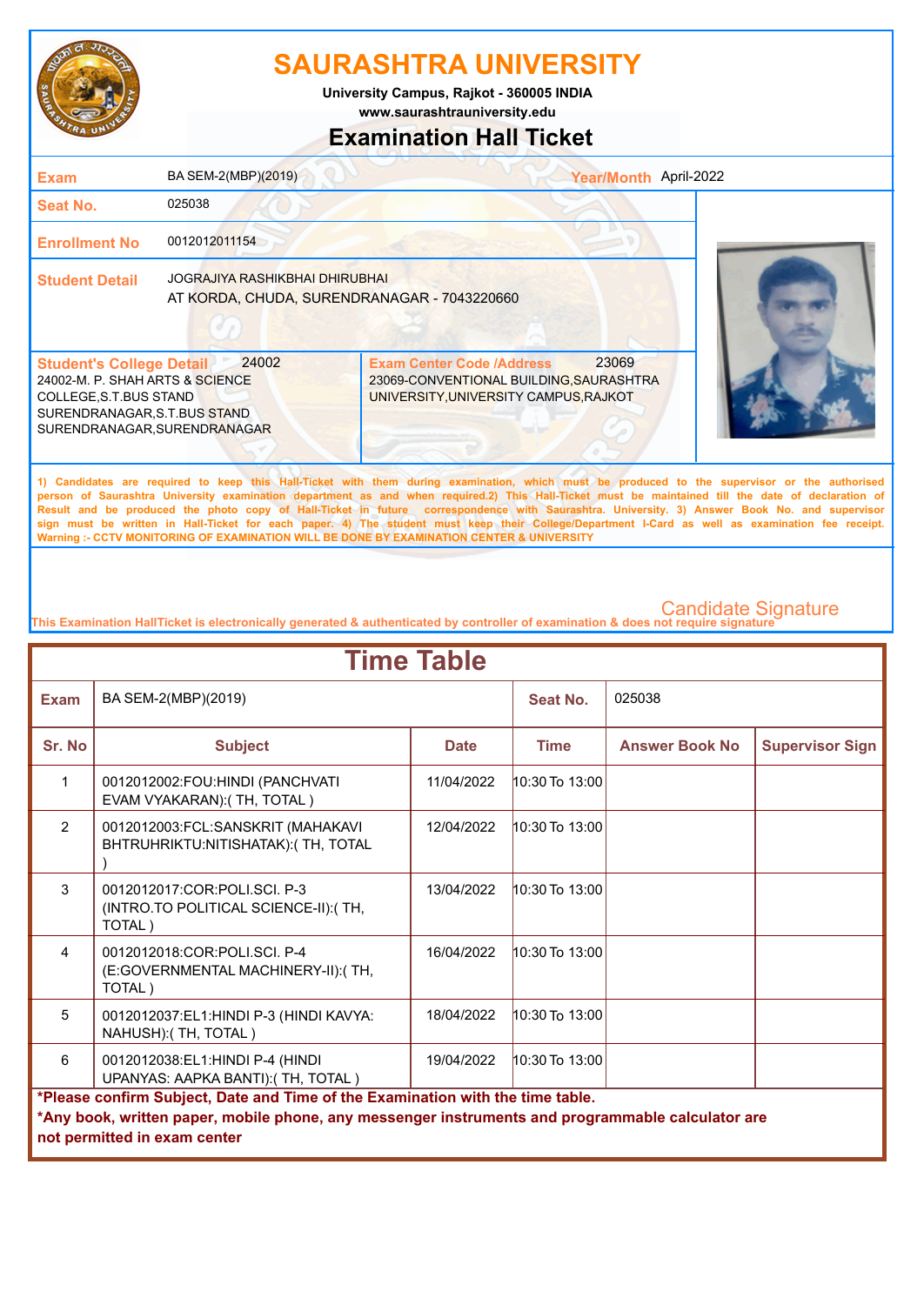

**University Campus, Rajkot - 360005 INDIA**

### **www.saurashtrauniversity.edu**

### **Examination Hall Ticket**

| <b>Exam</b>                                                                                                                                                  | BA SEM-2(MBP)(2019)                                                                                  |                                                                                                                      | Year/Month April-2022 |  |
|--------------------------------------------------------------------------------------------------------------------------------------------------------------|------------------------------------------------------------------------------------------------------|----------------------------------------------------------------------------------------------------------------------|-----------------------|--|
| Seat No.                                                                                                                                                     | 025039                                                                                               |                                                                                                                      |                       |  |
| <b>Enrollment No</b>                                                                                                                                         | 0012012011323                                                                                        |                                                                                                                      |                       |  |
| <b>Student Detail</b>                                                                                                                                        | PANARA ASHVINBHAI MALABHAI<br>VAGADIYA, MULI, SURENDRANAGAR - 9099437705                             |                                                                                                                      |                       |  |
| <b>Student's College Detail</b><br>24002-M. P. SHAH ARTS & SCIENCE<br>COLLEGE, S.T.BUS STAND<br>SURENDRANAGAR, S.T.BUS STAND<br>SURENDRANAGAR, SURENDRANAGAR | 24002                                                                                                | <b>Exam Center Code /Address</b><br>23069-CONVENTIONAL BUILDING, SAURASHTRA<br>UNIVERSITY, UNIVERSITY CAMPUS, RAJKOT | 23069                 |  |
|                                                                                                                                                              | 1990年,1990年,1990年,1990年,1990年,1990年,1990年,1990年,1990年,1990年,1990年,1990年,1990年,1990年,1990年,1990年,1990 | the contract of the contract of the contract of the contract of the contract of the contract of                      |                       |  |

**1) Candidates are required to keep this Hall-Ticket with them during examination, which must be produced to the supervisor or the authorised person of Saurashtra University examination department as and when required.2) This Hall-Ticket must be maintained till the date of declaration of Result and be produced the photo copy of Hall-Ticket in future correspondence with Saurashtra. University. 3) Answer Book No. and supervisor sign must be written in Hall-Ticket for each paper. 4) The student must keep their College/Department I-Card as well as examination fee receipt. Warning :- CCTV MONITORING OF EXAMINATION WILL BE DONE BY EXAMINATION CENTER & UNIVERSITY**

| <b>Time Table</b>                                                                                          |                                                                                                                                                                                     |             |                    |                       |                        |  |
|------------------------------------------------------------------------------------------------------------|-------------------------------------------------------------------------------------------------------------------------------------------------------------------------------------|-------------|--------------------|-----------------------|------------------------|--|
| <b>Exam</b>                                                                                                | BA SEM-2(MBP)(2019)                                                                                                                                                                 |             | Seat No.           | 025039                |                        |  |
| Sr. No                                                                                                     | <b>Subject</b>                                                                                                                                                                      | <b>Date</b> | <b>Time</b>        | <b>Answer Book No</b> | <b>Supervisor Sign</b> |  |
| 1                                                                                                          | 0012012002:FOU:HINDI (PANCHVATI<br>EVAM VYAKARAN): (TH, TOTAL)                                                                                                                      | 11/04/2022  | 10:30 To 13:00     |                       |                        |  |
| $\mathcal{P}$                                                                                              | 0012012035: COR: HINDI P-3 (HINDI<br>KAVYA: SABARI):(TH, TOTAL)                                                                                                                     | 13/04/2022  | 10:30 To 13:00     |                       |                        |  |
| $\mathcal{R}$                                                                                              | 0012012012:EL2:SAN P-4<br>(HITOPDESH-MITRALABH): (TH, TOTAL)                                                                                                                        | 15/04/2022  | $10:30$ To $13:00$ |                       |                        |  |
| 4                                                                                                          | 0012012036: COR: HINDI P-4 (HINDI<br>UPANYAS: DAUD): (TH, TOTAL)                                                                                                                    | 16/04/2022  | 10:30 To 13:00     |                       |                        |  |
| 5<br>0012012010:EL2:SAN P-3<br>10:30 To 13:00<br>20/04/2022<br>(RAMAYAN-BALKAND(NIYTANSH)): (TH,<br>TOTAL) |                                                                                                                                                                                     |             |                    |                       |                        |  |
|                                                                                                            | *Please confirm Subject, Date and Time of the Examination with the time table.<br>*Any book, written paper, mobile phone, any messenger instruments and programmable calculator are |             |                    |                       |                        |  |
|                                                                                                            | not permitted in exam center                                                                                                                                                        |             |                    |                       |                        |  |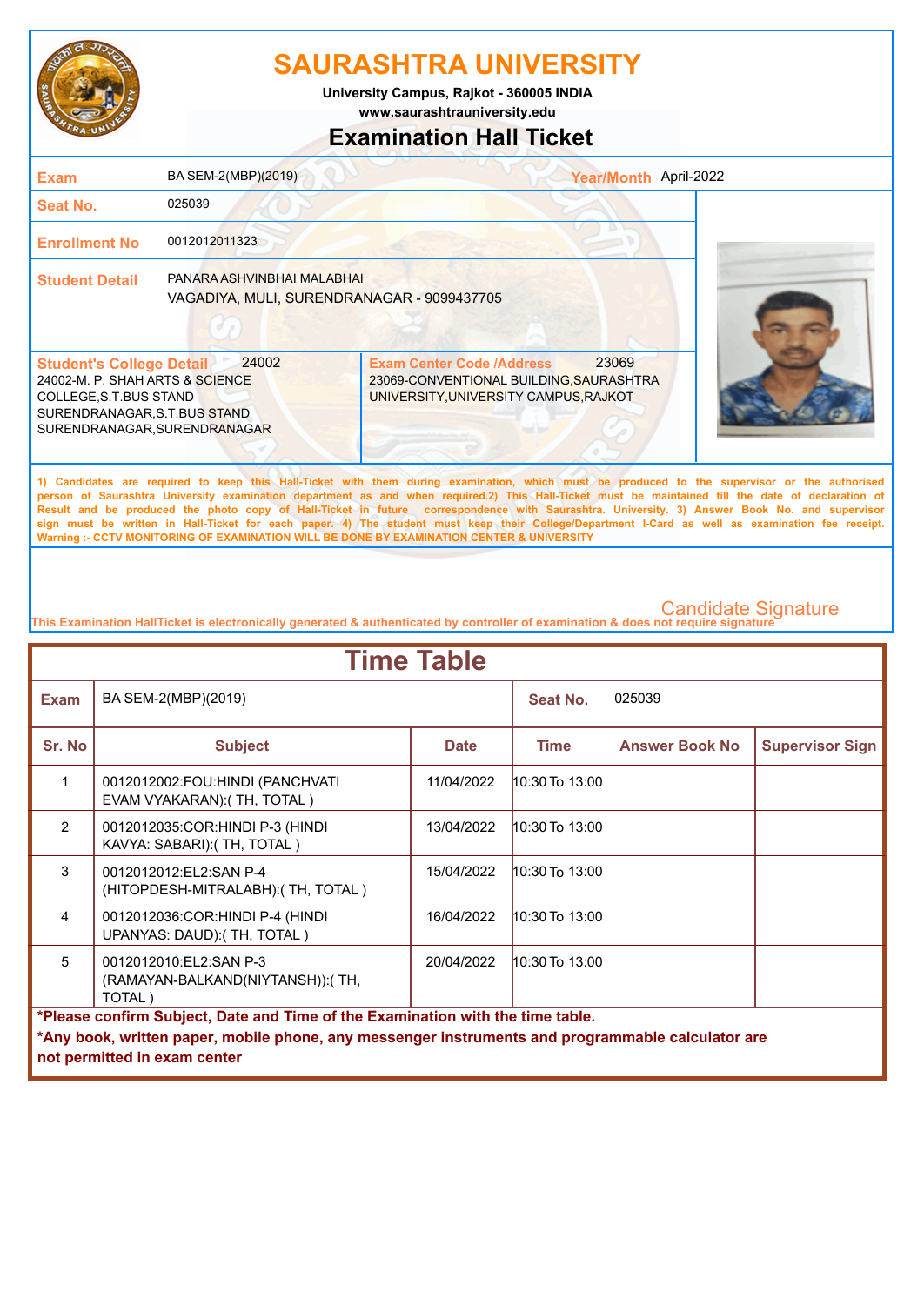

**www.saurashtrauniversity.edu University Campus, Rajkot - 360005 INDIA**

### **Examination Hall Ticket**

| <b>Exam</b>                                                                                                                                                  | BA SEM-2(MBP)(2019)                                                                     |                                                                                                                                                                                                                                                                                                                                                                                                                                                                                                                                                                                                        | Year/Month April-2022 |
|--------------------------------------------------------------------------------------------------------------------------------------------------------------|-----------------------------------------------------------------------------------------|--------------------------------------------------------------------------------------------------------------------------------------------------------------------------------------------------------------------------------------------------------------------------------------------------------------------------------------------------------------------------------------------------------------------------------------------------------------------------------------------------------------------------------------------------------------------------------------------------------|-----------------------|
| <b>Seat No.</b>                                                                                                                                              | 025040                                                                                  |                                                                                                                                                                                                                                                                                                                                                                                                                                                                                                                                                                                                        |                       |
| <b>Enrollment No</b>                                                                                                                                         | 001201196233                                                                            |                                                                                                                                                                                                                                                                                                                                                                                                                                                                                                                                                                                                        |                       |
| <b>Student Detail</b>                                                                                                                                        | <b>JEJARIYA VISHALBHAI PREMJIBHAI</b><br>AT RAJPARA, RANPUR, SURENDRANAGAR - 8153917992 |                                                                                                                                                                                                                                                                                                                                                                                                                                                                                                                                                                                                        |                       |
| <b>Student's College Detail</b><br>24002-M. P. SHAH ARTS & SCIENCE<br>COLLEGE, S.T.BUS STAND<br>SURENDRANAGAR, S.T.BUS STAND<br>SURENDRANAGAR, SURENDRANAGAR | 24002                                                                                   | 23069<br><b>Exam Center Code /Address</b><br>23069-CONVENTIONAL BUILDING, SAURASHTRA<br>UNIVERSITY, UNIVERSITY CAMPUS, RAJKOT                                                                                                                                                                                                                                                                                                                                                                                                                                                                          |                       |
|                                                                                                                                                              |                                                                                         | 1) Candidates are required to keep this Hall-Ticket with them during examination, which must be produced to the supervisor or the authorised<br>person of Saurashtra University examination department as and when required.2) This Hall-Ticket must be maintained till the date of declaration of<br>Result and be produced the photo copy of Hall-Ticket in future correspondence with Saurashtra. University. 3) Answer Book No. and supervisor<br>sign must be written in Hall-Ticket for each paper. 4) The student must keep their College/Department I-Card as well as examination fee receipt. |                       |

**This Examination HallTicket is electronically generated & authenticated by controller of examination & does not require signature** 

| <b>Time Table</b>                                                                                                                                                                   |                                                                             |             |                    |                       |                        |  |
|-------------------------------------------------------------------------------------------------------------------------------------------------------------------------------------|-----------------------------------------------------------------------------|-------------|--------------------|-----------------------|------------------------|--|
| <b>Exam</b>                                                                                                                                                                         | BA SEM-2(MBP)(2019)                                                         |             | Seat No.           | 025040                |                        |  |
| Sr. No                                                                                                                                                                              | <b>Subject</b>                                                              | <b>Date</b> | <b>Time</b>        | <b>Answer Book No</b> | <b>Supervisor Sign</b> |  |
|                                                                                                                                                                                     | 0012012012:EL2:SAN P-4<br>(HITOPDESH-MITRALABH): (TH, TOTAL)                | 15/04/2022  | 10:30 To 13:00     |                       |                        |  |
| $\mathcal{P}$                                                                                                                                                                       | 0012012029:EL1:PSY P-3 (BASIC<br>PSYCHOLOGICAL PROCESSES-II):(TH,<br>TOTAL) | 18/04/2022  | $10:30$ To 13:00   |                       |                        |  |
| $\mathcal{S}$                                                                                                                                                                       | 0012012031:EL1:PSY P-4 (CHILD<br>DEVELOPMENTAL PSYCHOLOGY):(TH,<br>TOTAL)   | 19/04/2022  | $10:30$ To $13:00$ |                       |                        |  |
| $\overline{4}$                                                                                                                                                                      | 0012012010:EL2:SAN P-3<br>(RAMAYAN-BALKAND(NIYTANSH)): (TH,<br>TOTAL)       | 20/04/2022  | 10:30 To 13:00     |                       |                        |  |
| *Please confirm Subject, Date and Time of the Examination with the time table.<br>*Any book, written paper, mobile phone, any messenger instruments and programmable calculator are |                                                                             |             |                    |                       |                        |  |
|                                                                                                                                                                                     | not permitted in exam center                                                |             |                    |                       |                        |  |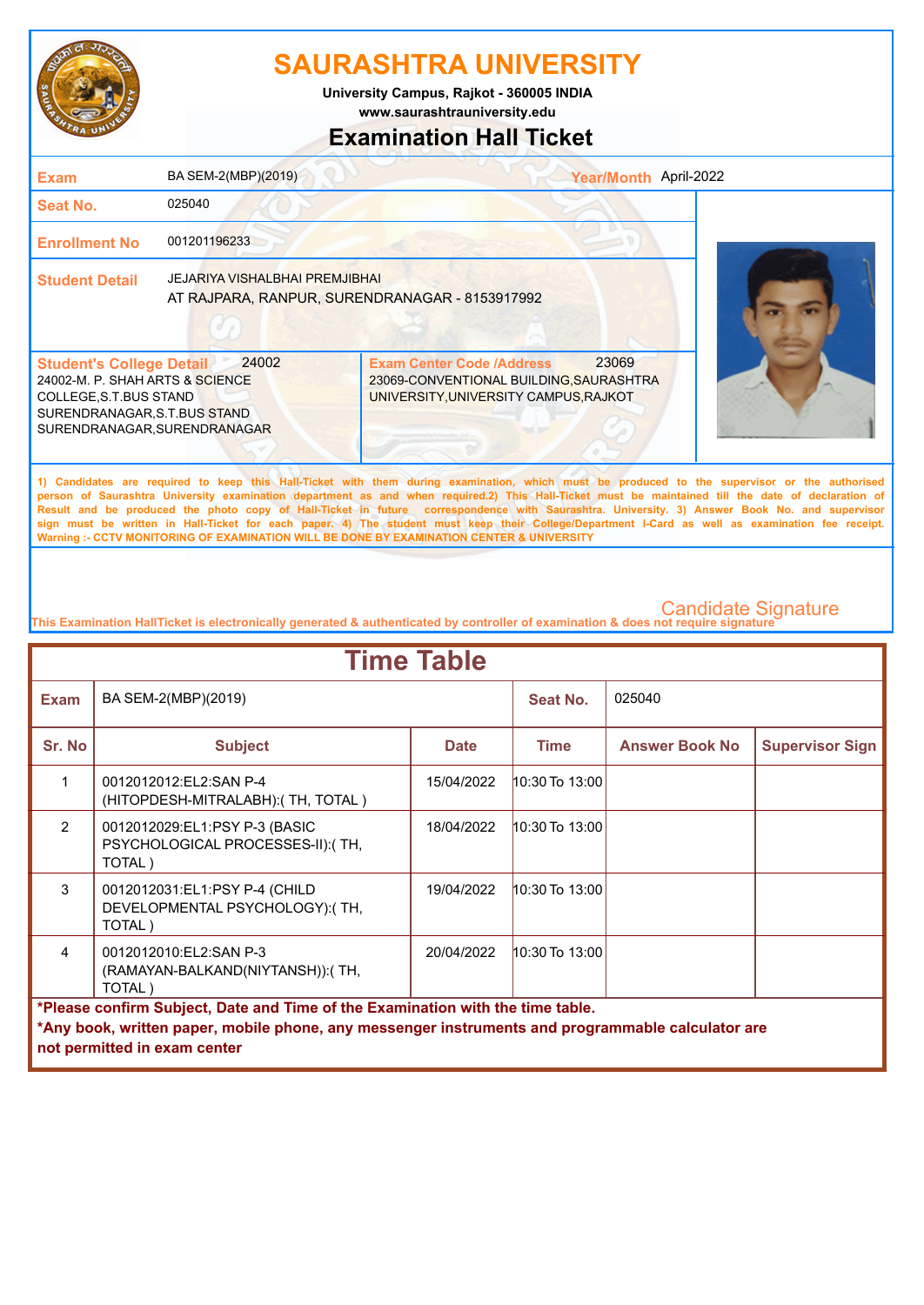

**University Campus, Rajkot - 360005 INDIA**

**www.saurashtrauniversity.edu**

### **Examination Hall Ticket**

| <b>Exam</b>                                                                                                                                                   | BA SEM-2(MBP)(2019)          |                                                                                                                                                                                                                                                                                                                                                                                                                                                                                                                                                                                                        | Year/Month April-2022 |
|---------------------------------------------------------------------------------------------------------------------------------------------------------------|------------------------------|--------------------------------------------------------------------------------------------------------------------------------------------------------------------------------------------------------------------------------------------------------------------------------------------------------------------------------------------------------------------------------------------------------------------------------------------------------------------------------------------------------------------------------------------------------------------------------------------------------|-----------------------|
| Seat No.                                                                                                                                                      | 025042                       |                                                                                                                                                                                                                                                                                                                                                                                                                                                                                                                                                                                                        |                       |
| <b>Enrollment No</b>                                                                                                                                          | 0012012011594                |                                                                                                                                                                                                                                                                                                                                                                                                                                                                                                                                                                                                        |                       |
| <b>Student Detail</b>                                                                                                                                         | <b>VALA PRAVIN RAMJIBHAI</b> | AT-CHHATRIYALA, CHUDA, SURENDRANAGAR - 8128962232                                                                                                                                                                                                                                                                                                                                                                                                                                                                                                                                                      |                       |
| <b>Student's College Detail</b><br>24002-M. P. SHAH ARTS & SCIENCE<br>COLLEGE, S.T. BUS STAND<br>SURENDRANAGAR, S.T.BUS STAND<br>SURENDRANAGAR, SURENDRANAGAR | 24002                        | 23069<br><b>Exam Center Code /Address</b><br>23069-CONVENTIONAL BUILDING, SAURASHTRA<br>UNIVERSITY, UNIVERSITY CAMPUS, RAJKOT                                                                                                                                                                                                                                                                                                                                                                                                                                                                          |                       |
|                                                                                                                                                               |                              | 1) Candidates are required to keep this Hall-Ticket with them during examination, which must be produced to the supervisor or the authorised<br>person of Saurashtra University examination department as and when required.2) This Hall-Ticket must be maintained till the date of declaration of<br>Result and be produced the photo copy of Hall-Ticket in future correspondence with Saurashtra. University. 3) Answer Book No. and supervisor<br>sign must be written in Hall-Ticket for each paper. 4) The student must keep their College/Department I-Card as well as examination fee receipt. |                       |

**This Examination HallTicket is electronically generated & authenticated by controller of examination & does not require signature** 

| <b>Time Table</b> |                                                                                                    |             |                    |                       |                        |  |
|-------------------|----------------------------------------------------------------------------------------------------|-------------|--------------------|-----------------------|------------------------|--|
| <b>Exam</b>       | BA SEM-2(MBP)(2019)                                                                                |             | Seat No.           | 025042                |                        |  |
| Sr. No            | <b>Subject</b>                                                                                     | <b>Date</b> | Time               | <b>Answer Book No</b> | <b>Supervisor Sign</b> |  |
|                   | 0012012002:FOU:HINDI (PANCHVATI<br>EVAM VYAKARAN): (TH, TOTAL)                                     | 11/04/2022  | 10:30 To 13:00     |                       |                        |  |
| $\mathcal{P}$     | 0012012038:EL2:HINDI P-4 (HINDI<br>UPANYAS: AAPKA BANTI): (TH, TOTAL)                              | 15/04/2022  | $10:30$ To $13:00$ |                       |                        |  |
| 3                 | 0012012017:EL1:POLI.SCI. P-3 (INTRO.TO<br>POLITICAL SCIENCE-II): (TH, TOTAL)                       | 18/04/2022  | $10:30$ To $13:00$ |                       |                        |  |
| $\overline{4}$    | $10:30$ To $13:00$<br>0012012037:EL2:HINDI P-3 (HINDI KAVYA:<br>20/04/2022<br>NAHUSH): (TH, TOTAL) |             |                    |                       |                        |  |
|                   | *Please confirm Subject, Date and Time of the Examination with the time table.                     |             |                    |                       |                        |  |
|                   | *Any book, written paper, mobile phone, any messenger instruments and programmable calculator are  |             |                    |                       |                        |  |
|                   | not permitted in exam center                                                                       |             |                    |                       |                        |  |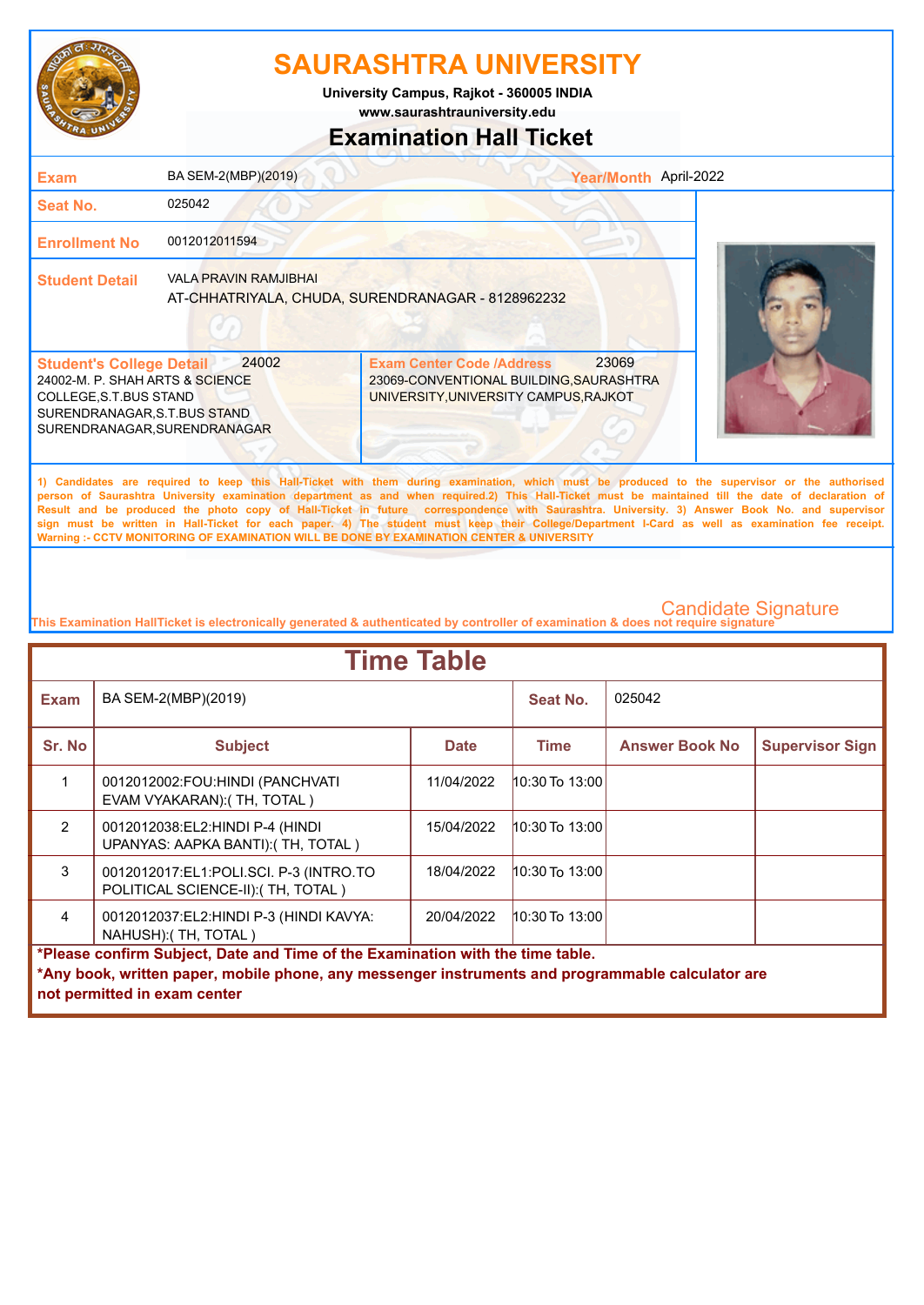

**www.saurashtrauniversity.edu University Campus, Rajkot - 360005 INDIA**

## **Examination Hall Ticket**

| <b>Exam</b>                                                                                                                                                  | BA SEM-2(MBP)(2019)                                                             |                                                                                                                      | Year/Month April-2022 |                                                                                                                                                                                                                                                                                                                                                                                                                                                    |
|--------------------------------------------------------------------------------------------------------------------------------------------------------------|---------------------------------------------------------------------------------|----------------------------------------------------------------------------------------------------------------------|-----------------------|----------------------------------------------------------------------------------------------------------------------------------------------------------------------------------------------------------------------------------------------------------------------------------------------------------------------------------------------------------------------------------------------------------------------------------------------------|
| Seat No.                                                                                                                                                     | 025043                                                                          |                                                                                                                      |                       |                                                                                                                                                                                                                                                                                                                                                                                                                                                    |
| <b>Enrollment No</b>                                                                                                                                         | 0012012011046                                                                   |                                                                                                                      |                       |                                                                                                                                                                                                                                                                                                                                                                                                                                                    |
| <b>Student Detail</b>                                                                                                                                        | DHARAJIYA SAURAVKUMAR PRAVINBHAI<br>AT TIDANA, MULI, SURENDRANAGAR - 9328761843 |                                                                                                                      |                       |                                                                                                                                                                                                                                                                                                                                                                                                                                                    |
| <b>Student's College Detail</b><br>24002-M. P. SHAH ARTS & SCIENCE<br>COLLEGE, S.T.BUS STAND<br>SURENDRANAGAR, S.T.BUS STAND<br>SURENDRANAGAR, SURENDRANAGAR | 24002                                                                           | <b>Exam Center Code /Address</b><br>23069-CONVENTIONAL BUILDING, SAURASHTRA<br>UNIVERSITY, UNIVERSITY CAMPUS, RAJKOT | 23069                 |                                                                                                                                                                                                                                                                                                                                                                                                                                                    |
|                                                                                                                                                              |                                                                                 |                                                                                                                      |                       | 1) Candidates are required to keep this Hall-Ticket with them during examination, which must be produced to the supervisor or the authorised<br>person of Saurashtra University examination department as and when required.2) This Hall-Ticket must be maintained till the date of declaration of<br>Result and be produced the photo copy of Hall-Ticket in future correspondence with Saurashtra. University, 3) Answer Book No. and supervisor |

**Result and be produced the photo copy of Hall-Ticket in future correspondence with Saurashtra. University. 3) Answer Book No. and supervisor sign must be written in Hall-Ticket for each paper. 4) The student must keep their College/Department I-Card as well as examination fee receipt. Warning :- CCTV MONITORING OF EXAMINATION WILL BE DONE BY EXAMINATION CENTER & UNIVERSITY**

| <b>Time Table</b> |                                                                                                                                                                                     |             |                    |                       |                        |  |
|-------------------|-------------------------------------------------------------------------------------------------------------------------------------------------------------------------------------|-------------|--------------------|-----------------------|------------------------|--|
| <b>Exam</b>       | BA SEM-2(MBP)(2019)                                                                                                                                                                 |             | Seat No.           | 025043                |                        |  |
| Sr. No            | <b>Subject</b>                                                                                                                                                                      | <b>Date</b> | <b>Time</b>        | <b>Answer Book No</b> | <b>Supervisor Sign</b> |  |
|                   | 0012012002:FOU:HINDI (PANCHVATI<br>EVAM VYAKARAN): (TH, TOTAL)                                                                                                                      | 11/04/2022  | $10:30$ To $13:00$ |                       |                        |  |
| $\overline{2}$    | 0012012003:FCL:SANSKRIT (MAHAKAVI<br>BHTRUHRIKTU:NITISHATAK): (TH, TOTAL                                                                                                            | 12/04/2022  | 10:30 To 13:00     |                       |                        |  |
| 3                 | 0012012017:COR:POLI.SCI. P-3<br>(INTRO.TO POLITICAL SCIENCE-II): (TH,<br>TOTAL)                                                                                                     | 13/04/2022  | 10:30 To 13:00     |                       |                        |  |
| 4                 | 0012012018:COR:POLI.SCI. P-4<br>(E:GOVERNMENTAL MACHINERY-II): (TH,<br>TOTAL)                                                                                                       | 16/04/2022  | 10:30 To 13:00     |                       |                        |  |
|                   | *Please confirm Subject, Date and Time of the Examination with the time table.<br>*Any book, written paper, mobile phone, any messenger instruments and programmable calculator are |             |                    |                       |                        |  |
|                   | not permitted in exam center                                                                                                                                                        |             |                    |                       |                        |  |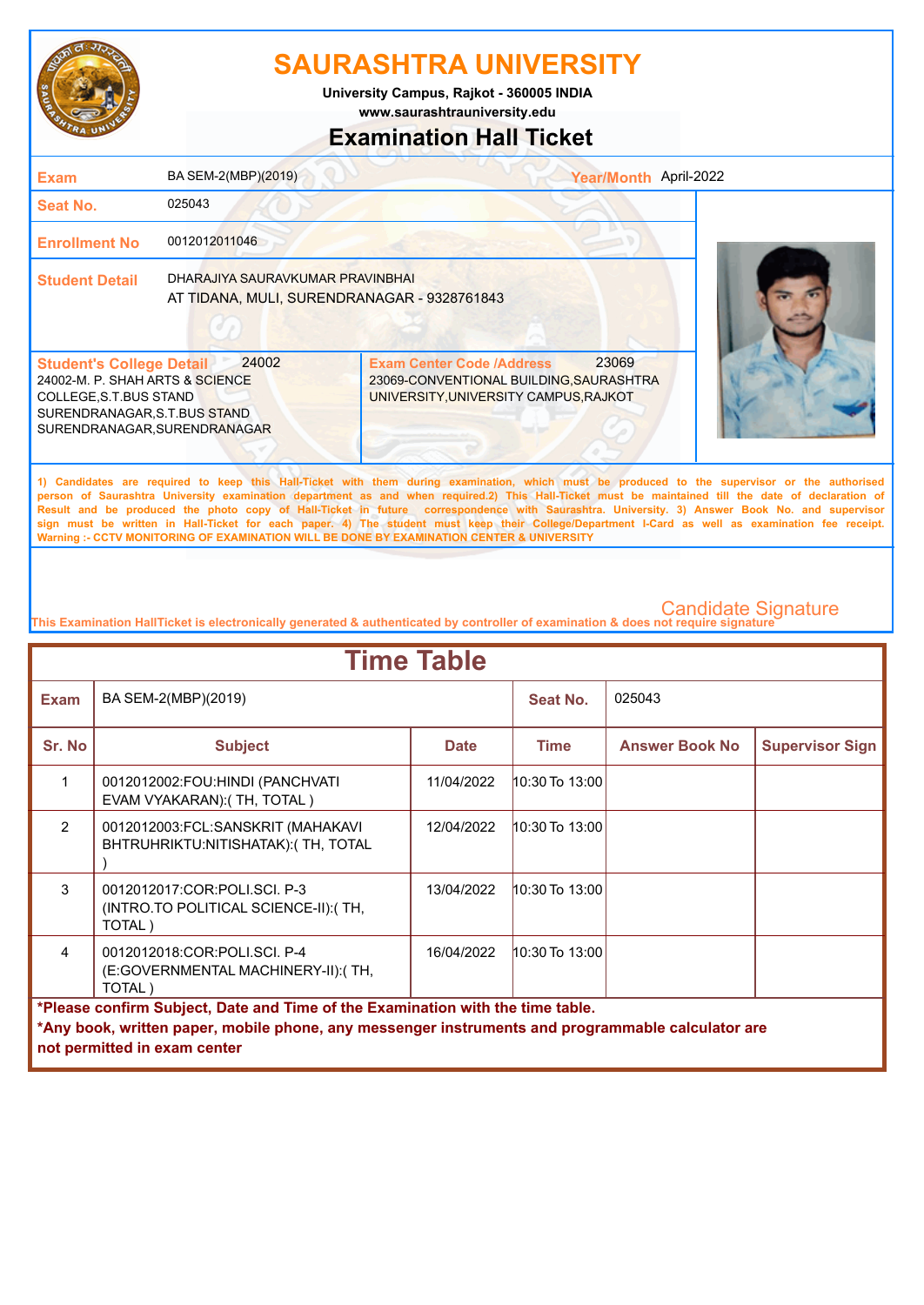

**University Campus, Rajkot - 360005 INDIA**

**www.saurashtrauniversity.edu**

### **Examination Hall Ticket**

| <b>Exam</b>                                                                                                                                                  | BA SEM-2(MBP)(2019)                                                            |                                                                                                                      | Year/Month April-2022                                                                                                                                                                                                                                                                                                                                                                                                                                                                                                                                                                                  |
|--------------------------------------------------------------------------------------------------------------------------------------------------------------|--------------------------------------------------------------------------------|----------------------------------------------------------------------------------------------------------------------|--------------------------------------------------------------------------------------------------------------------------------------------------------------------------------------------------------------------------------------------------------------------------------------------------------------------------------------------------------------------------------------------------------------------------------------------------------------------------------------------------------------------------------------------------------------------------------------------------------|
| <b>Seat No.</b>                                                                                                                                              | 025044                                                                         |                                                                                                                      |                                                                                                                                                                                                                                                                                                                                                                                                                                                                                                                                                                                                        |
| <b>Enrollment No</b>                                                                                                                                         | 001201196643                                                                   |                                                                                                                      |                                                                                                                                                                                                                                                                                                                                                                                                                                                                                                                                                                                                        |
| <b>Student Detail</b>                                                                                                                                        | SASANIYA RAHULBHAI SHAMJIBHAI<br>VADANGAR, WADHWAN, SURENDRANAGAR - 6353894781 |                                                                                                                      |                                                                                                                                                                                                                                                                                                                                                                                                                                                                                                                                                                                                        |
| <b>Student's College Detail</b><br>24002-M. P. SHAH ARTS & SCIENCE<br>COLLEGE, S.T.BUS STAND<br>SURENDRANAGAR, S.T.BUS STAND<br>SURENDRANAGAR, SURENDRANAGAR | 24002                                                                          | <b>Exam Center Code /Address</b><br>23069-CONVENTIONAL BUILDING, SAURASHTRA<br>UNIVERSITY, UNIVERSITY CAMPUS, RAJKOT | 23069                                                                                                                                                                                                                                                                                                                                                                                                                                                                                                                                                                                                  |
|                                                                                                                                                              |                                                                                | Warning :- CCTV MONITORING OF EXAMINATION WILL BE DONE BY EXAMINATION CENTER & UNIVERSITY                            | 1) Candidates are required to keep this Hall-Ticket with them during examination, which must be produced to the supervisor or the authorised<br>person of Saurashtra University examination department as and when required.2) This Hall-Ticket must be maintained till the date of declaration of<br>Result and be produced the photo copy of Hall-Ticket in future correspondence with Saurashtra. University. 3) Answer Book No. and supervisor<br>sign must be written in Hall-Ticket for each paper. 4) The student must keep their College/Department I-Card as well as examination fee receipt. |

| <b>Time Table</b>                                                                                 |                                                                       |             |                    |                       |                        |  |
|---------------------------------------------------------------------------------------------------|-----------------------------------------------------------------------|-------------|--------------------|-----------------------|------------------------|--|
| <b>Exam</b>                                                                                       | BA SEM-2(MBP)(2019)                                                   |             | Seat No.           | 025044                |                        |  |
| Sr. No                                                                                            | <b>Subject</b>                                                        | <b>Date</b> | <b>Time</b>        | <b>Answer Book No</b> | <b>Supervisor Sign</b> |  |
|                                                                                                   | 0012012012: COR: SAN P-4<br>(HITOPDESH-MITRALABH): (TH, TOTAL)        | 16/04/2022  | $10:30$ To $13:00$ |                       |                        |  |
| $\mathfrak{p}$                                                                                    | 0012012037:EL1:HINDI P-3 (HINDI KAVYA:<br>NAHUSH): (TH, TOTAL)        | 18/04/2022  | $10:30$ To $13:00$ |                       |                        |  |
| 3                                                                                                 | 0012012038:EL1:HINDI P-4 (HINDI<br>UPANYAS: AAPKA BANTI): (TH, TOTAL) | 19/04/2022  | $10:30$ To $13:00$ |                       |                        |  |
| *Please confirm Subject, Date and Time of the Examination with the time table.                    |                                                                       |             |                    |                       |                        |  |
| *Any book, written paper, mobile phone, any messenger instruments and programmable calculator are |                                                                       |             |                    |                       |                        |  |
|                                                                                                   | not permitted in exam center                                          |             |                    |                       |                        |  |
|                                                                                                   |                                                                       |             |                    |                       |                        |  |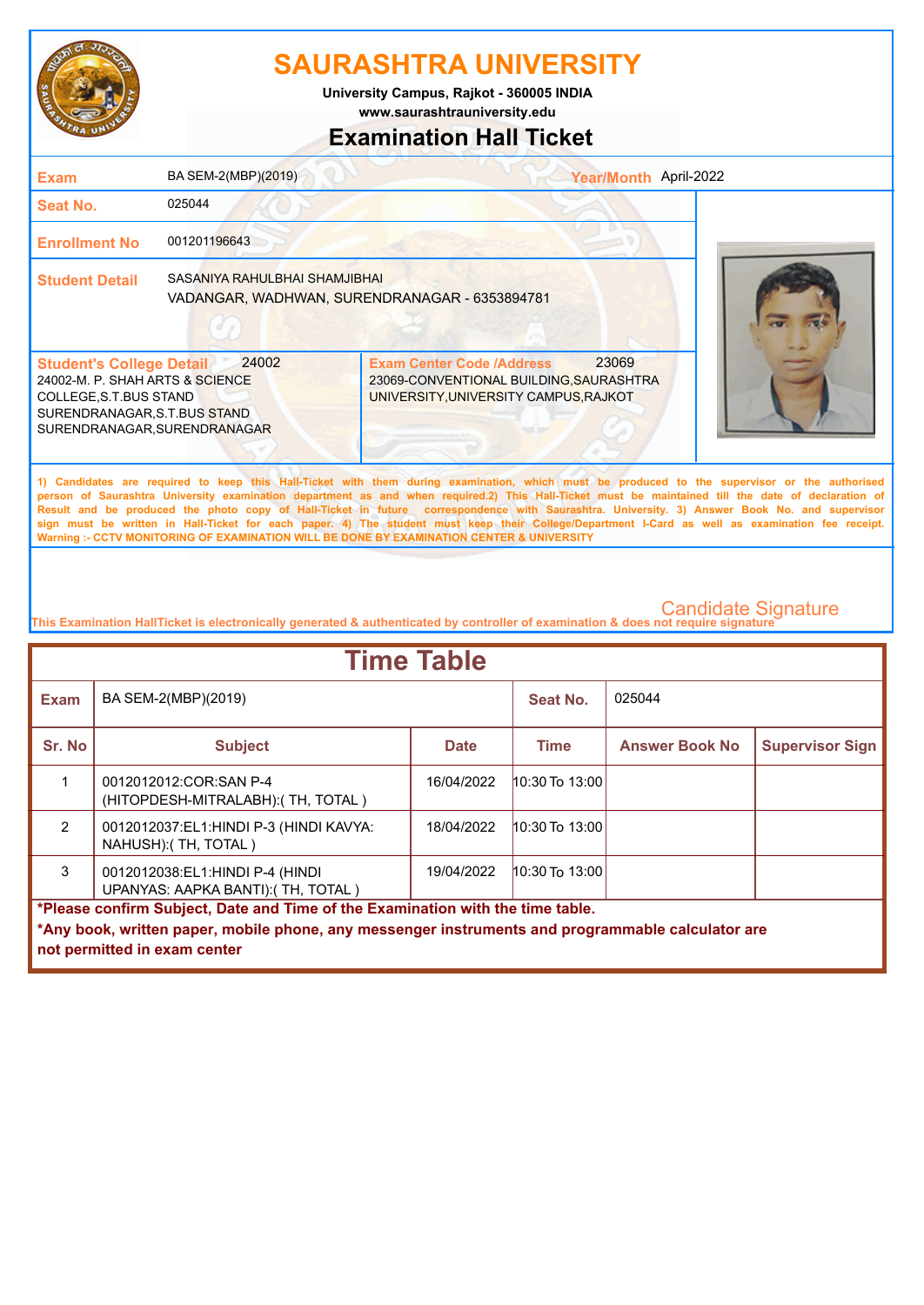

**University Campus, Rajkot - 360005 INDIA**

**www.saurashtrauniversity.edu**

### **Examination Hall Ticket**

| <b>Exam</b>                                                                                                                                                  | BA SEM-2(MBP)(2019)                                                             |                                                                                                                      | Year/Month April-2022                                                                                                                                                                                                                                                                                                                                                                                                                            |
|--------------------------------------------------------------------------------------------------------------------------------------------------------------|---------------------------------------------------------------------------------|----------------------------------------------------------------------------------------------------------------------|--------------------------------------------------------------------------------------------------------------------------------------------------------------------------------------------------------------------------------------------------------------------------------------------------------------------------------------------------------------------------------------------------------------------------------------------------|
| <b>Seat No.</b>                                                                                                                                              | 025045                                                                          |                                                                                                                      |                                                                                                                                                                                                                                                                                                                                                                                                                                                  |
| <b>Enrollment No</b>                                                                                                                                         | 0012012011576                                                                   |                                                                                                                      |                                                                                                                                                                                                                                                                                                                                                                                                                                                  |
| <b>Student Detail</b>                                                                                                                                        | VADEKHANIYA HINABEN VISHNUBHAI<br>VADEKHAN, LAKHTAR, SURENDRANAGAR - 7623080606 |                                                                                                                      |                                                                                                                                                                                                                                                                                                                                                                                                                                                  |
| <b>Student's College Detail</b><br>24002-M. P. SHAH ARTS & SCIENCE<br>COLLEGE, S.T.BUS STAND<br>SURENDRANAGAR, S.T.BUS STAND<br>SURENDRANAGAR, SURENDRANAGAR | 24002                                                                           | <b>Exam Center Code /Address</b><br>23069-CONVENTIONAL BUILDING, SAURASHTRA<br>UNIVERSITY, UNIVERSITY CAMPUS, RAJKOT | 23069                                                                                                                                                                                                                                                                                                                                                                                                                                            |
|                                                                                                                                                              |                                                                                 |                                                                                                                      | 1) Candidates are required to keep this Hall-Ticket with them during examination, which must be produced to the supervisor or the authorised<br>person of Saurashtra University examination department as and when required.2) This Hall-Ticket must be maintained till the date of declaration of<br>Result and he produced the photo copy of Hall-Ticket in future correspondence with Saurashtra University 3) Answer Rook No. and supervisor |

**Result and be produced the photo copy of Hall-Ticket in future correspondence with Saurashtra. University. 3) Answer Book No. and supervisor sign must be written in Hall-Ticket for each paper. 4) The student must keep their College/Department I-Card as well as examination fee receipt. Warning :- CCTV MONITORING OF EXAMINATION WILL BE DONE BY EXAMINATION CENTER & UNIVERSITY**

| <b>Time Table</b>                                                                                                                                                                                                   |                                                                          |             |                    |                       |                        |
|---------------------------------------------------------------------------------------------------------------------------------------------------------------------------------------------------------------------|--------------------------------------------------------------------------|-------------|--------------------|-----------------------|------------------------|
| <b>Exam</b>                                                                                                                                                                                                         | BA SEM-2(MBP)(2019)                                                      |             | Seat No.           | 025045                |                        |
| Sr. No                                                                                                                                                                                                              | <b>Subject</b>                                                           | <b>Date</b> | <b>Time</b>        | <b>Answer Book No</b> | <b>Supervisor Sign</b> |
|                                                                                                                                                                                                                     | 0012012002:FOU:HINDI (PANCHVATI<br>EVAM VYAKARAN): (TH, TOTAL)           | 11/04/2022  | $10:30$ To $13:00$ |                       |                        |
| 2                                                                                                                                                                                                                   | 0012012003:FCL:SANSKRIT (MAHAKAVI<br>BHTRUHRIKTU:NITISHATAK): (TH, TOTAL | 12/04/2022  | $10:30$ To $13:00$ |                       |                        |
| 3                                                                                                                                                                                                                   | 0012012037:EL2:HINDI P-3 (HINDI KAVYA:<br>NAHUSH): (TH, TOTAL)           | 20/04/2022  | $10:30$ To $13:00$ |                       |                        |
| *Please confirm Subject, Date and Time of the Examination with the time table.<br>*Any book, written paper, mobile phone, any messenger instruments and programmable calculator are<br>not permitted in exam center |                                                                          |             |                    |                       |                        |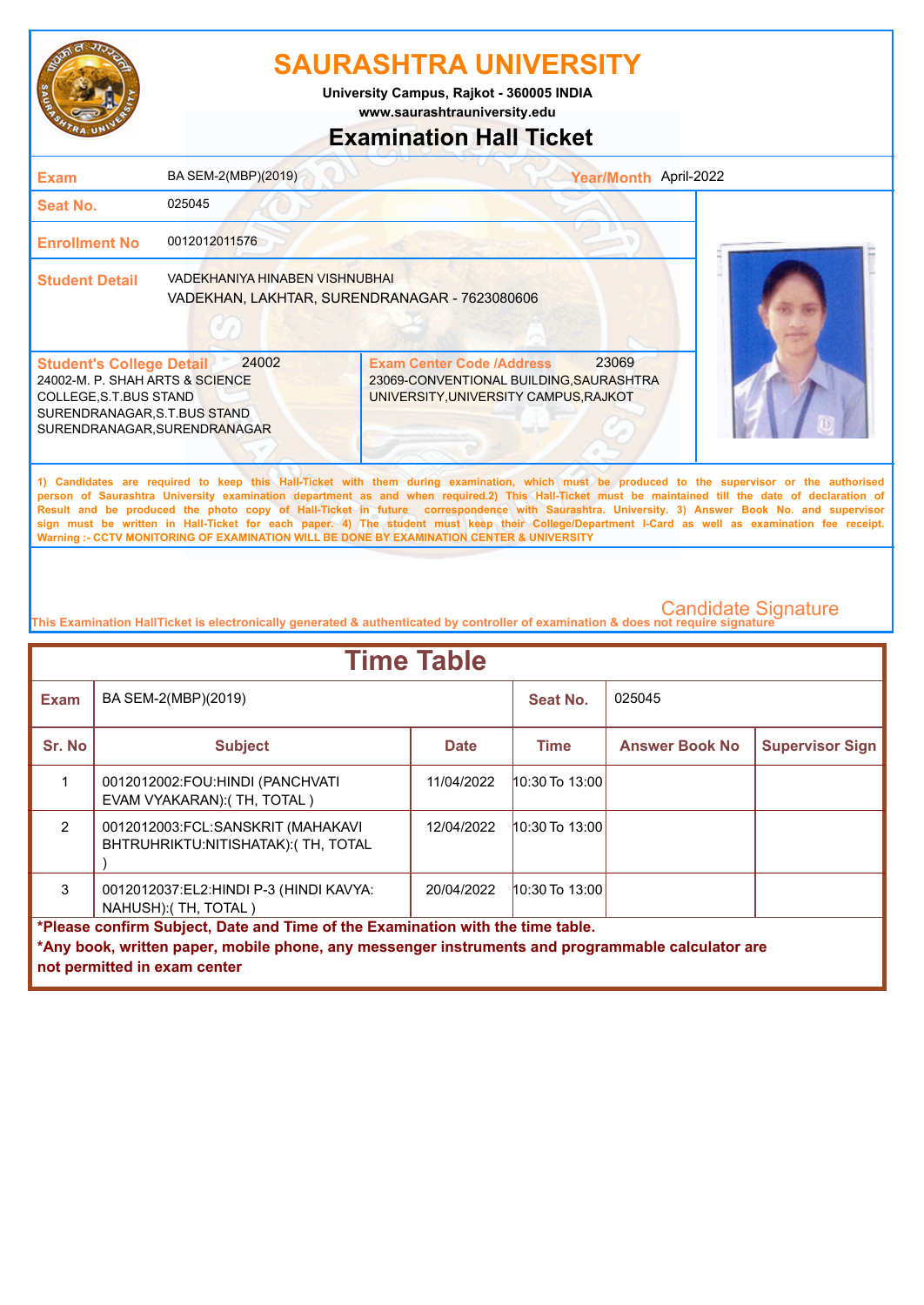

**www.saurashtrauniversity.edu University Campus, Rajkot - 360005 INDIA**

# **Examination Hall Ticket**

| <b>Exam</b>                                                                                                                                                  | BA SEM-2(MBP)(2019)                                                      |                                                                                                                      | Year/Month April-2022                                                                                                                                                                                                                                                                                                                                                                                                                                                                                                                                                                                  |            |
|--------------------------------------------------------------------------------------------------------------------------------------------------------------|--------------------------------------------------------------------------|----------------------------------------------------------------------------------------------------------------------|--------------------------------------------------------------------------------------------------------------------------------------------------------------------------------------------------------------------------------------------------------------------------------------------------------------------------------------------------------------------------------------------------------------------------------------------------------------------------------------------------------------------------------------------------------------------------------------------------------|------------|
| Seat No.                                                                                                                                                     | 025046                                                                   |                                                                                                                      |                                                                                                                                                                                                                                                                                                                                                                                                                                                                                                                                                                                                        |            |
| <b>Enrollment No</b>                                                                                                                                         | 0012012011278                                                            |                                                                                                                      |                                                                                                                                                                                                                                                                                                                                                                                                                                                                                                                                                                                                        |            |
| <b>Student Detail</b>                                                                                                                                        | MENIYA JAYDIP VIKRAMBHAI<br>AT-KARMAD, CHUDA, SURENDRANAGAR - 9724462636 |                                                                                                                      |                                                                                                                                                                                                                                                                                                                                                                                                                                                                                                                                                                                                        |            |
| <b>Student's College Detail</b><br>24002-M. P. SHAH ARTS & SCIENCE<br>COLLEGE, S.T.BUS STAND<br>SURENDRANAGAR, S.T.BUS STAND<br>SURENDRANAGAR, SURENDRANAGAR | 24002                                                                    | <b>Exam Center Code /Address</b><br>23069-CONVENTIONAL BUILDING, SAURASHTRA<br>UNIVERSITY, UNIVERSITY CAMPUS, RAJKOT | 23069<br><b>STORIES INC.</b>                                                                                                                                                                                                                                                                                                                                                                                                                                                                                                                                                                           | DK. 05.106 |
|                                                                                                                                                              |                                                                          | Warning :- CCTV MONITORING OF EXAMINATION WILL BE DONE BY EXAMINATION CENTER & UNIVERSITY                            | 1) Candidates are required to keep this Hall-Ticket with them during examination, which must be produced to the supervisor or the authorised<br>person of Saurashtra University examination department as and when required.2) This Hall-Ticket must be maintained till the date of declaration of<br>Result and be produced the photo copy of Hall-Ticket in future correspondence with Saurashtra. University. 3) Answer Book No. and supervisor<br>sign must be written in Hall-Ticket for each paper. 4) The student must keep their College/Department I-Card as well as examination fee receipt. |            |

| <b>Time Table</b>                                                                                                                                                                                                   |                                                                                  |             |                    |                       |                        |
|---------------------------------------------------------------------------------------------------------------------------------------------------------------------------------------------------------------------|----------------------------------------------------------------------------------|-------------|--------------------|-----------------------|------------------------|
| <b>Exam</b>                                                                                                                                                                                                         | BA SEM-2(MBP)(2019)                                                              |             | Seat No.           | 025046                |                        |
| Sr. No                                                                                                                                                                                                              | <b>Subject</b>                                                                   | <b>Date</b> | <b>Time</b>        | <b>Answer Book No</b> | <b>Supervisor Sign</b> |
|                                                                                                                                                                                                                     | 0012012002:FOU:HINDI (PANCHVATI<br>EVAM VYAKARAN): (TH, TOTAL)                   | 11/04/2022  | $10:30$ To $13:00$ |                       |                        |
| $\mathcal{P}$                                                                                                                                                                                                       | 0012012003:FCL:SANSKRIT (MAHAKAVI<br>BHTRUHRIKTU:NITISHATAK):(INT, TH,<br>TOTAL) | 12/04/2022  | $10:30$ To $13:00$ |                       |                        |
| 3                                                                                                                                                                                                                   | 0012012038:EL1:HINDI P-4 (HINDI<br>UPANYAS: AAPKA BANTI): (TH, TOTAL)            | 19/04/2022  | 10:30 To 13:00     |                       |                        |
| *Please confirm Subject, Date and Time of the Examination with the time table.<br>*Any book, written paper, mobile phone, any messenger instruments and programmable calculator are<br>not permitted in exam center |                                                                                  |             |                    |                       |                        |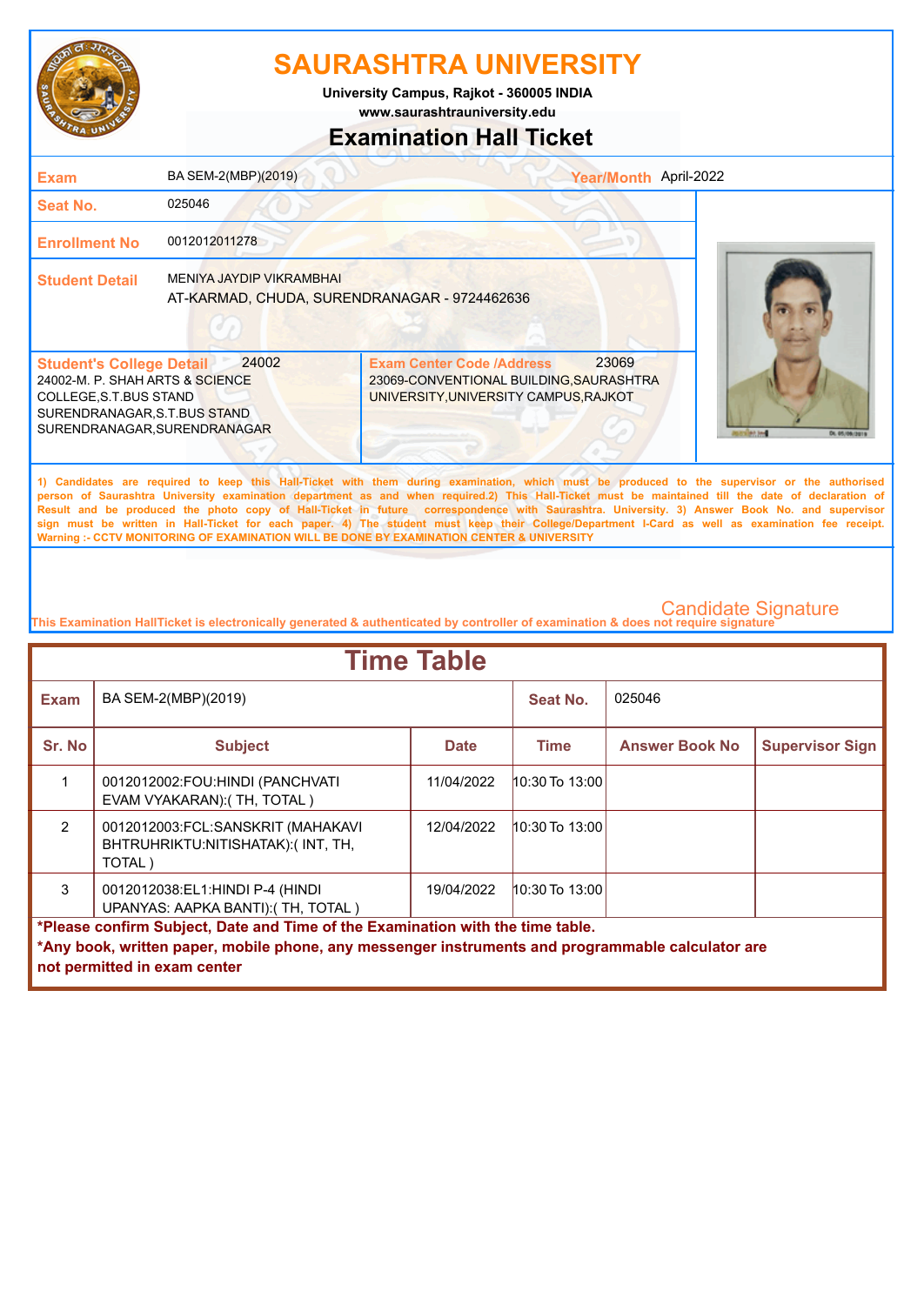

**www.saurashtrauniversity.edu University Campus, Rajkot - 360005 INDIA**

# **Examination Hall Ticket**

| <b>Exam</b>                                                                                                                                                  | BA SEM-2(MBP)(2019)                                                            |                                                                                                                                                                                                                                                                                                                                                                                                                                                                                                                                                                                                                                                                                                     | Year/Month April-2022 |
|--------------------------------------------------------------------------------------------------------------------------------------------------------------|--------------------------------------------------------------------------------|-----------------------------------------------------------------------------------------------------------------------------------------------------------------------------------------------------------------------------------------------------------------------------------------------------------------------------------------------------------------------------------------------------------------------------------------------------------------------------------------------------------------------------------------------------------------------------------------------------------------------------------------------------------------------------------------------------|-----------------------|
| Seat No.                                                                                                                                                     | 025047                                                                         |                                                                                                                                                                                                                                                                                                                                                                                                                                                                                                                                                                                                                                                                                                     |                       |
| <b>Enrollment No</b>                                                                                                                                         | 0012012011544                                                                  |                                                                                                                                                                                                                                                                                                                                                                                                                                                                                                                                                                                                                                                                                                     |                       |
| <b>Student Detail</b>                                                                                                                                        | SOLANKI JITUBHAI GANGARAMBHAI<br>CHHASIYANA, DHANDHUKA, AHMEDABAD - 9313787533 |                                                                                                                                                                                                                                                                                                                                                                                                                                                                                                                                                                                                                                                                                                     |                       |
| <b>Student's College Detail</b><br>24002-M. P. SHAH ARTS & SCIENCE<br>COLLEGE, S.T.BUS STAND<br>SURENDRANAGAR, S.T.BUS STAND<br>SURENDRANAGAR, SURENDRANAGAR | 24002                                                                          | 23069<br><b>Exam Center Code /Address</b><br>23069-CONVENTIONAL BUILDING, SAURASHTRA<br>UNIVERSITY, UNIVERSITY CAMPUS, RAJKOT                                                                                                                                                                                                                                                                                                                                                                                                                                                                                                                                                                       |                       |
|                                                                                                                                                              |                                                                                | 1) Candidates are required to keep this Hall-Ticket with them during examination, which must be produced to the supervisor or the authorised<br>person of Saurashtra University examination department as and when required.2) This Hall-Ticket must be maintained till the date of declaration of<br>Result and be produced the photo copy of Hall-Ticket in future correspondence with Saurashtra. University. 3) Answer Book No. and supervisor<br>sign must be written in Hall-Ticket for each paper. 4) The student must keep their College/Department I-Card as well as examination fee receipt.<br>Warning :- CCTV MONITORING OF EXAMINATION WILL BE DONE BY EXAMINATION CENTER & UNIVERSITY |                       |

| <b>Time Table</b>                                                                                                                                                                                                   |                                                                         |             |                    |                       |                        |
|---------------------------------------------------------------------------------------------------------------------------------------------------------------------------------------------------------------------|-------------------------------------------------------------------------|-------------|--------------------|-----------------------|------------------------|
| <b>Exam</b>                                                                                                                                                                                                         | BA SEM-2(MBP)(2019)                                                     |             | Seat No.           | 025047                |                        |
| Sr. No                                                                                                                                                                                                              | <b>Subject</b>                                                          | <b>Date</b> | <b>Time</b>        | <b>Answer Book No</b> | <b>Supervisor Sign</b> |
|                                                                                                                                                                                                                     | 0012012002:FOU:HINDI (PANCHVATI<br>EVAM VYAKARAN): (TH, TOTAL)          | 11/04/2022  | $10:30$ To $13:00$ |                       |                        |
| $\mathfrak{p}$                                                                                                                                                                                                      | 0012012003:FCL:SANSKRIT (MAHAKAVI<br>BHTRUHRIKTU:NITISHATAK):(TH, TOTAL | 12/04/2022  | $10:30$ To $13:00$ |                       |                        |
| 3                                                                                                                                                                                                                   | 0012012036:COR:HINDI P-4 (HINDI<br>UPANYAS: DAUD):(TH, TOTAL)           | 16/04/2022  | $10:30$ To $13:00$ |                       |                        |
| *Please confirm Subject, Date and Time of the Examination with the time table.<br>*Any book, written paper, mobile phone, any messenger instruments and programmable calculator are<br>not permitted in exam center |                                                                         |             |                    |                       |                        |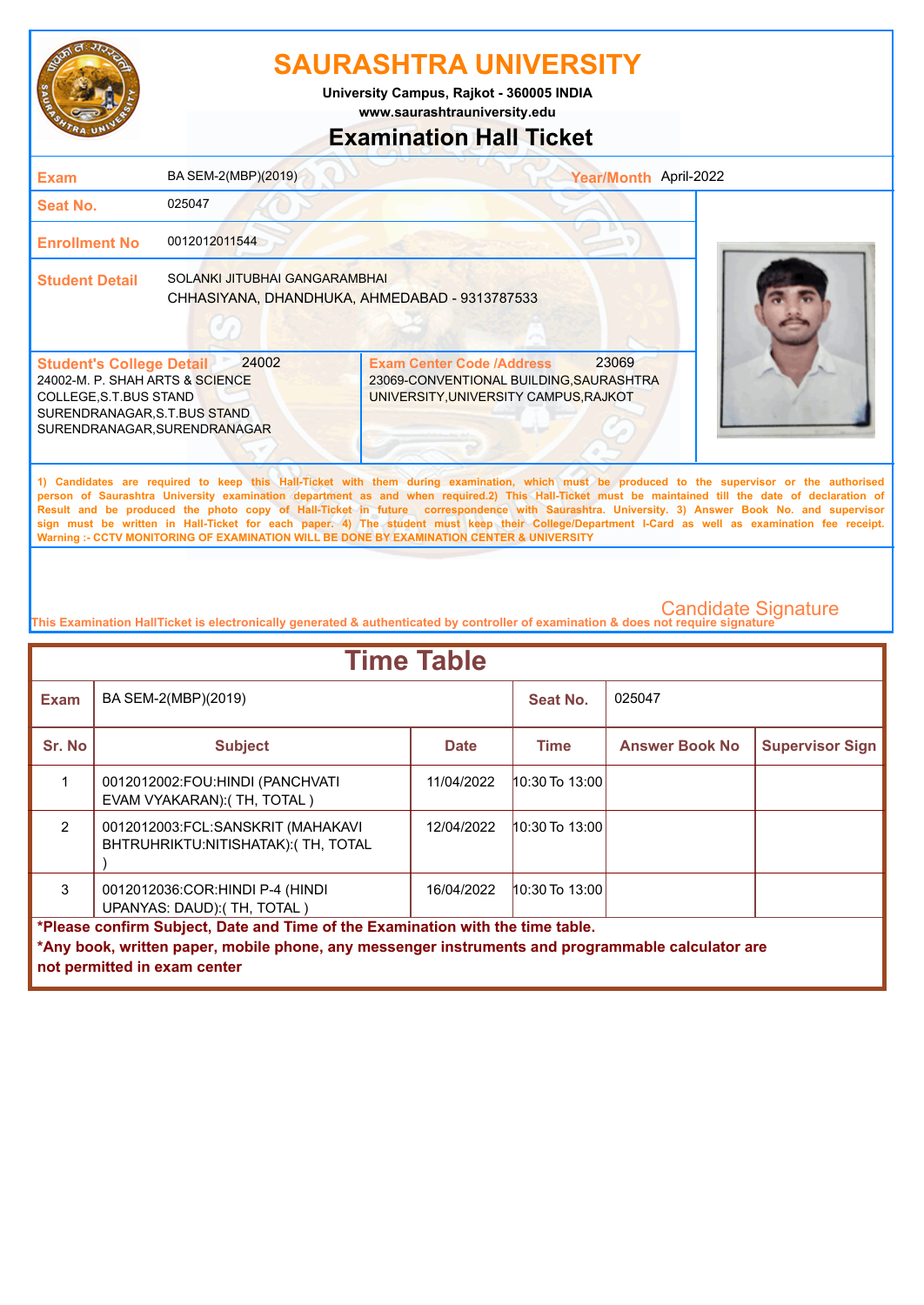

**www.saurashtrauniversity.edu University Campus, Rajkot - 360005 INDIA**

### **Examination Hall Ticket**

| <b>Exam</b>                                                                                                                                                  | BA SEM-2(MBP)(2019)                                                               | Year/Month April-2022                                                                                                                                                                                                                                                                                                                                                                                                                                                                                                                                                                                                                                                                               |  |
|--------------------------------------------------------------------------------------------------------------------------------------------------------------|-----------------------------------------------------------------------------------|-----------------------------------------------------------------------------------------------------------------------------------------------------------------------------------------------------------------------------------------------------------------------------------------------------------------------------------------------------------------------------------------------------------------------------------------------------------------------------------------------------------------------------------------------------------------------------------------------------------------------------------------------------------------------------------------------------|--|
| Seat No.                                                                                                                                                     | 025048                                                                            |                                                                                                                                                                                                                                                                                                                                                                                                                                                                                                                                                                                                                                                                                                     |  |
| <b>Enrollment No</b>                                                                                                                                         | 0012012011285                                                                     |                                                                                                                                                                                                                                                                                                                                                                                                                                                                                                                                                                                                                                                                                                     |  |
| <b>Student Detail</b>                                                                                                                                        | <b>MER JAYESHBHAI MEGHABHAI</b><br>AT-NAGADAKA, SAYLA, SURENDRANAGAR - 8238137733 |                                                                                                                                                                                                                                                                                                                                                                                                                                                                                                                                                                                                                                                                                                     |  |
| <b>Student's College Detail</b><br>24002-M. P. SHAH ARTS & SCIENCE<br>COLLEGE, S.T.BUS STAND<br>SURENDRANAGAR, S.T.BUS STAND<br>SURENDRANAGAR, SURENDRANAGAR | 24002                                                                             | 23069<br><b>Exam Center Code /Address</b><br>23069-CONVENTIONAL BUILDING, SAURASHTRA<br>UNIVERSITY, UNIVERSITY CAMPUS, RAJKOT                                                                                                                                                                                                                                                                                                                                                                                                                                                                                                                                                                       |  |
|                                                                                                                                                              |                                                                                   | 1) Candidates are required to keep this Hall-Ticket with them during examination, which must be produced to the supervisor or the authorised<br>person of Saurashtra University examination department as and when required.2) This Hall-Ticket must be maintained till the date of declaration of<br>Result and be produced the photo copy of Hall-Ticket in future correspondence with Saurashtra. University. 3) Answer Book No. and supervisor<br>sign must be written in Hall-Ticket for each paper. 4) The student must keep their College/Department I-Card as well as examination fee receipt.<br>Warning :- CCTV MONITORING OF EXAMINATION WILL BE DONE BY EXAMINATION CENTER & UNIVERSITY |  |

| <b>Time Table</b>                                                                                                                                                                                                   |                                                                             |             |                    |                       |                        |  |
|---------------------------------------------------------------------------------------------------------------------------------------------------------------------------------------------------------------------|-----------------------------------------------------------------------------|-------------|--------------------|-----------------------|------------------------|--|
| <b>Exam</b>                                                                                                                                                                                                         | BA SEM-2(MBP)(2019)                                                         |             | Seat No.           | 025048                |                        |  |
| Sr. No                                                                                                                                                                                                              | <b>Subject</b>                                                              | <b>Date</b> | <b>Time</b>        | <b>Answer Book No</b> | <b>Supervisor Sign</b> |  |
|                                                                                                                                                                                                                     | 0012012002:FOU:HINDI (PANCHVATI<br>EVAM VYAKARAN): (TH, TOTAL)              | 11/04/2022  | $10:30$ To $13:00$ |                       |                        |  |
| $\mathfrak{p}$                                                                                                                                                                                                      | 0012012003:FCL:SANSKRIT (MAHAKAVI<br>BHTRUHRIKTU:NITISHATAK):(TH, TOTAL     | 12/04/2022  | 10:30 To 13:00     |                       |                        |  |
| 3                                                                                                                                                                                                                   | 0012012014:COR:HIS P-3 (WORLD<br>HISTORY 1911AD TO 1960 AD): (TH,<br>TOTAL) | 13/04/2022  | 10:30 To 13:00     |                       |                        |  |
| *Please confirm Subject, Date and Time of the Examination with the time table.<br>*Any book, written paper, mobile phone, any messenger instruments and programmable calculator are<br>not permitted in exam center |                                                                             |             |                    |                       |                        |  |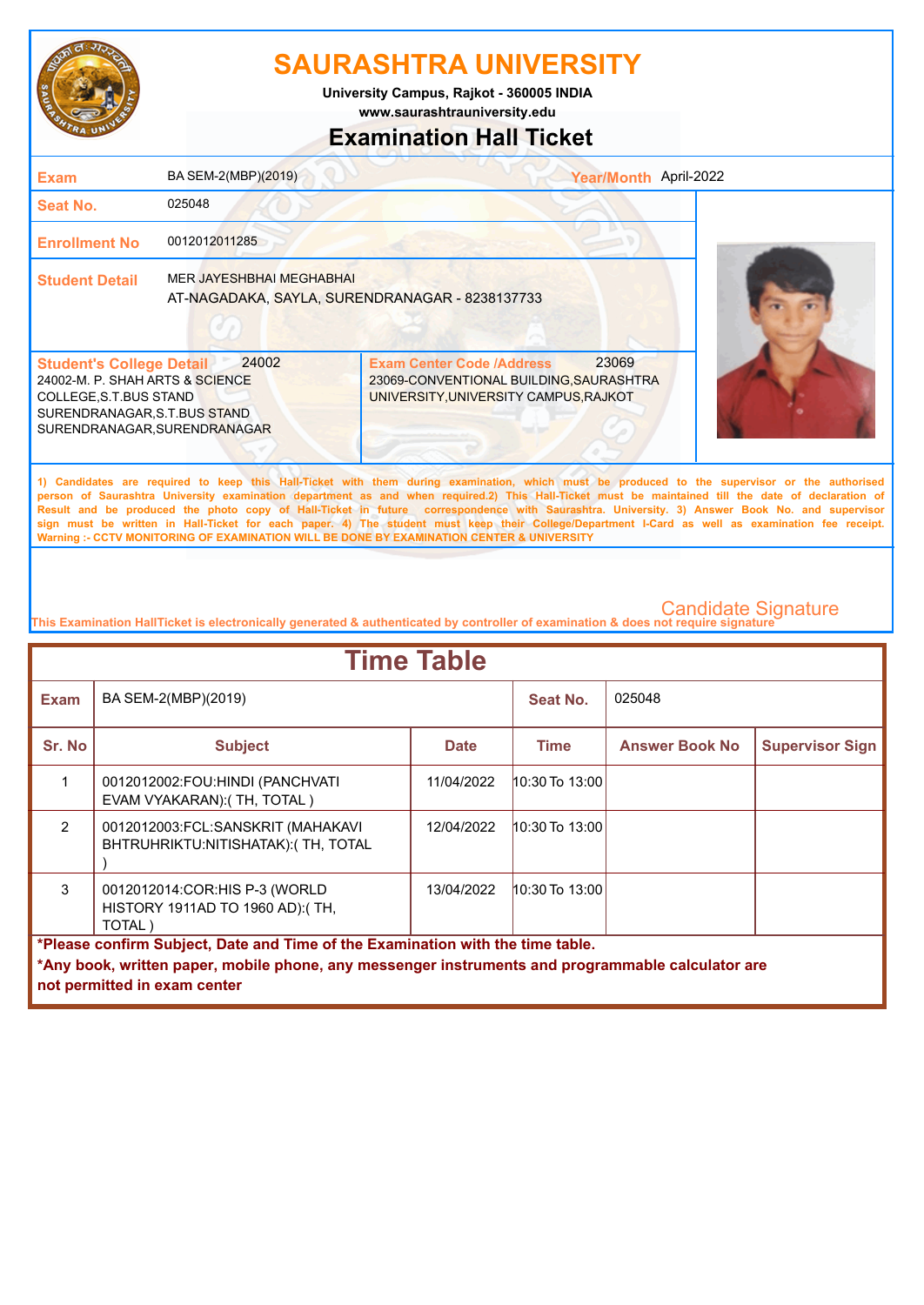

**University Campus, Rajkot - 360005 INDIA**

**www.saurashtrauniversity.edu**

### **Examination Hall Ticket**

| <b>Exam</b>                                                                                                                                                  | BA SEM-2(MBP)(2019)                                                  | Year/Month April-2022                                                                                                                                                                                                                                                                                                                                                                                                                              |  |
|--------------------------------------------------------------------------------------------------------------------------------------------------------------|----------------------------------------------------------------------|----------------------------------------------------------------------------------------------------------------------------------------------------------------------------------------------------------------------------------------------------------------------------------------------------------------------------------------------------------------------------------------------------------------------------------------------------|--|
| Seat No.                                                                                                                                                     | 025049                                                               |                                                                                                                                                                                                                                                                                                                                                                                                                                                    |  |
| <b>Enrollment No</b>                                                                                                                                         | 001201196779                                                         |                                                                                                                                                                                                                                                                                                                                                                                                                                                    |  |
| <b>Student Detail</b>                                                                                                                                        | <b>ZALA ANIL MANSANGBHAI</b><br>V-BUBAVA, RANPUR, BOTAD - 9904366204 |                                                                                                                                                                                                                                                                                                                                                                                                                                                    |  |
| <b>Student's College Detail</b><br>24002-M. P. SHAH ARTS & SCIENCE<br>COLLEGE, S.T.BUS STAND<br>SURENDRANAGAR, S.T.BUS STAND<br>SURENDRANAGAR, SURENDRANAGAR | 24002                                                                | <b>Exam Center Code /Address</b><br>23069<br>23069-CONVENTIONAL BUILDING, SAURASHTRA<br>UNIVERSITY, UNIVERSITY CAMPUS, RAJKOT                                                                                                                                                                                                                                                                                                                      |  |
|                                                                                                                                                              |                                                                      | 1) Candidates are required to keep this Hall-Ticket with them during examination, which must be produced to the supervisor or the authorised<br>person of Saurashtra University examination department as and when required.2) This Hall-Ticket must be maintained till the date of declaration of<br>Result and be produced the photo copy of Hall-Ticket in future correspondence with Saurashtra. University. 3) Answer Book No. and supervisor |  |

**Result and be produced the photo copy of Hall-Ticket in future correspondence with Saurashtra. University. 3) Answer Book No. and supervisor sign must be written in Hall-Ticket for each paper. 4) The student must keep their College/Department I-Card as well as examination fee receipt. Warning :- CCTV MONITORING OF EXAMINATION WILL BE DONE BY EXAMINATION CENTER & UNIVERSITY**

| <b>Time Table</b>                                                                                                                                                                   |                                                                                              |             |                    |                       |                        |  |
|-------------------------------------------------------------------------------------------------------------------------------------------------------------------------------------|----------------------------------------------------------------------------------------------|-------------|--------------------|-----------------------|------------------------|--|
| <b>Exam</b>                                                                                                                                                                         | BA SEM-2(MBP)(2019)                                                                          |             | Seat No.           | 025049                |                        |  |
| Sr. No                                                                                                                                                                              | <b>Subject</b>                                                                               | <b>Date</b> | Time               | <b>Answer Book No</b> | <b>Supervisor Sign</b> |  |
|                                                                                                                                                                                     | 0012012002:FOU:HINDI (PANCHVATI<br>EVAM VYAKARAN): (TH, TOTAL)                               | 11/04/2022  | 10:30 To 13:00     |                       |                        |  |
| $\mathfrak{p}$                                                                                                                                                                      | 0012012003:FCL:SANSKRIT (MAHAKAVI<br>BHTRUHRIKTU:NITISHATAK): (TH, TOTAL                     | 12/04/2022  | $10:30$ To $13:00$ |                       |                        |  |
| $\mathcal{R}$                                                                                                                                                                       | 0012012012:COR:SAN P-4<br>16/04/2022<br>10:30 To 13:00<br>(HITOPDESH-MITRALABH): (TH, TOTAL) |             |                    |                       |                        |  |
| *Please confirm Subject, Date and Time of the Examination with the time table.<br>*Any book, written paper, mobile phone, any messenger instruments and programmable calculator are |                                                                                              |             |                    |                       |                        |  |
|                                                                                                                                                                                     | not permitted in exam center                                                                 |             |                    |                       |                        |  |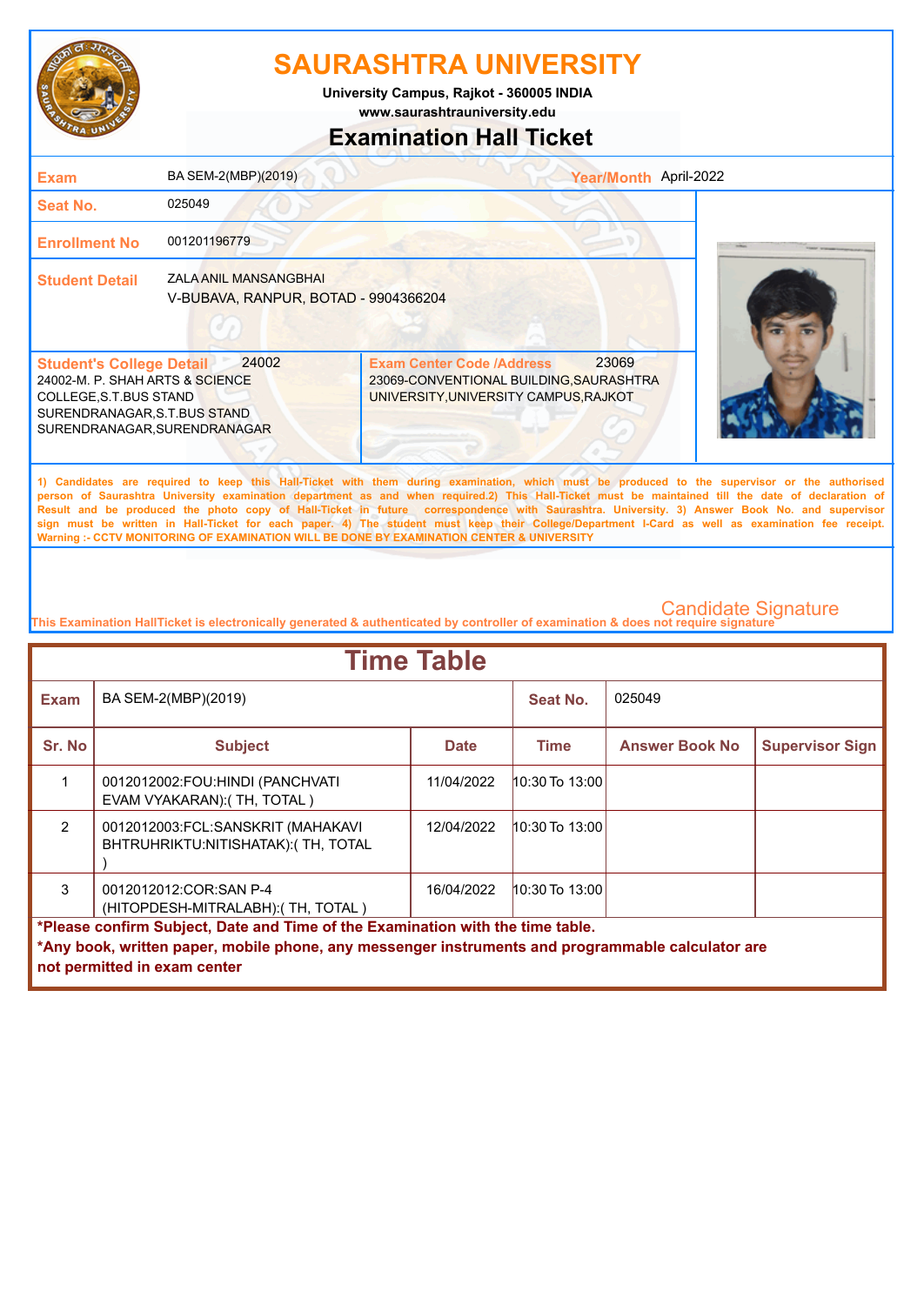

**University Campus, Rajkot - 360005 INDIA**

**www.saurashtrauniversity.edu**

### **Examination Hall Ticket**

| <b>Exam</b>                                                                                                                                                  | BA SEM-2(MBP)(2019)                                                                  |                                                                                                                      | Year/Month April-2022                                                                                                                                                                                                                                                                                                                                                                                                                                                                                                                                                                                  |
|--------------------------------------------------------------------------------------------------------------------------------------------------------------|--------------------------------------------------------------------------------------|----------------------------------------------------------------------------------------------------------------------|--------------------------------------------------------------------------------------------------------------------------------------------------------------------------------------------------------------------------------------------------------------------------------------------------------------------------------------------------------------------------------------------------------------------------------------------------------------------------------------------------------------------------------------------------------------------------------------------------------|
| Seat No.                                                                                                                                                     | 025050                                                                               |                                                                                                                      |                                                                                                                                                                                                                                                                                                                                                                                                                                                                                                                                                                                                        |
| <b>Enrollment No</b>                                                                                                                                         | 001201196680                                                                         |                                                                                                                      |                                                                                                                                                                                                                                                                                                                                                                                                                                                                                                                                                                                                        |
| <b>Student Detail</b>                                                                                                                                        | SOLANKI NAKSHITKUMAR RAMESHCHANDRA<br>KOTHARIYA, VADHWAN, SURENDRANAGAR - 7778916454 |                                                                                                                      |                                                                                                                                                                                                                                                                                                                                                                                                                                                                                                                                                                                                        |
| <b>Student's College Detail</b><br>24002-M. P. SHAH ARTS & SCIENCE<br>COLLEGE, S.T.BUS STAND<br>SURENDRANAGAR, S.T.BUS STAND<br>SURENDRANAGAR, SURENDRANAGAR | 24002                                                                                | <b>Exam Center Code /Address</b><br>23069-CONVENTIONAL BUILDING, SAURASHTRA<br>UNIVERSITY, UNIVERSITY CAMPUS, RAJKOT | 23069                                                                                                                                                                                                                                                                                                                                                                                                                                                                                                                                                                                                  |
|                                                                                                                                                              |                                                                                      | Warning :- CCTV MONITORING OF EXAMINATION WILL BE DONE BY EXAMINATION CENTER & UNIVERSITY                            | 1) Candidates are required to keep this Hall-Ticket with them during examination, which must be produced to the supervisor or the authorised<br>person of Saurashtra University examination department as and when required.2) This Hall-Ticket must be maintained till the date of declaration of<br>Result and be produced the photo copy of Hall-Ticket in future correspondence with Saurashtra. University. 3) Answer Book No. and supervisor<br>sign must be written in Hall-Ticket for each paper. 4) The student must keep their College/Department I-Card as well as examination fee receipt. |

| <b>Time Table</b>                                                                                 |                                                                       |             |                    |                       |                        |
|---------------------------------------------------------------------------------------------------|-----------------------------------------------------------------------|-------------|--------------------|-----------------------|------------------------|
| <b>Exam</b>                                                                                       | BA SEM-2(MBP)(2019)                                                   |             | Seat No.           | 025050                |                        |
| Sr. No                                                                                            | <b>Subject</b>                                                        | <b>Date</b> | <b>Time</b>        | <b>Answer Book No</b> | <b>Supervisor Sign</b> |
|                                                                                                   | 0012012037:EL1:HINDI P-3 (HINDI KAVYA:<br>NAHUSH): (TH, TOTAL)        | 18/04/2022  | $10:30$ To $13:00$ |                       |                        |
| $\mathcal{P}$                                                                                     | 0012012038:EL1:HINDI P-4 (HINDI<br>UPANYAS: AAPKA BANTI): (TH, TOTAL) | 19/04/2022  | $10:30$ To $13:00$ |                       |                        |
| *Please confirm Subject, Date and Time of the Examination with the time table.                    |                                                                       |             |                    |                       |                        |
| *Any book, written paper, mobile phone, any messenger instruments and programmable calculator are |                                                                       |             |                    |                       |                        |
|                                                                                                   | not permitted in exam center                                          |             |                    |                       |                        |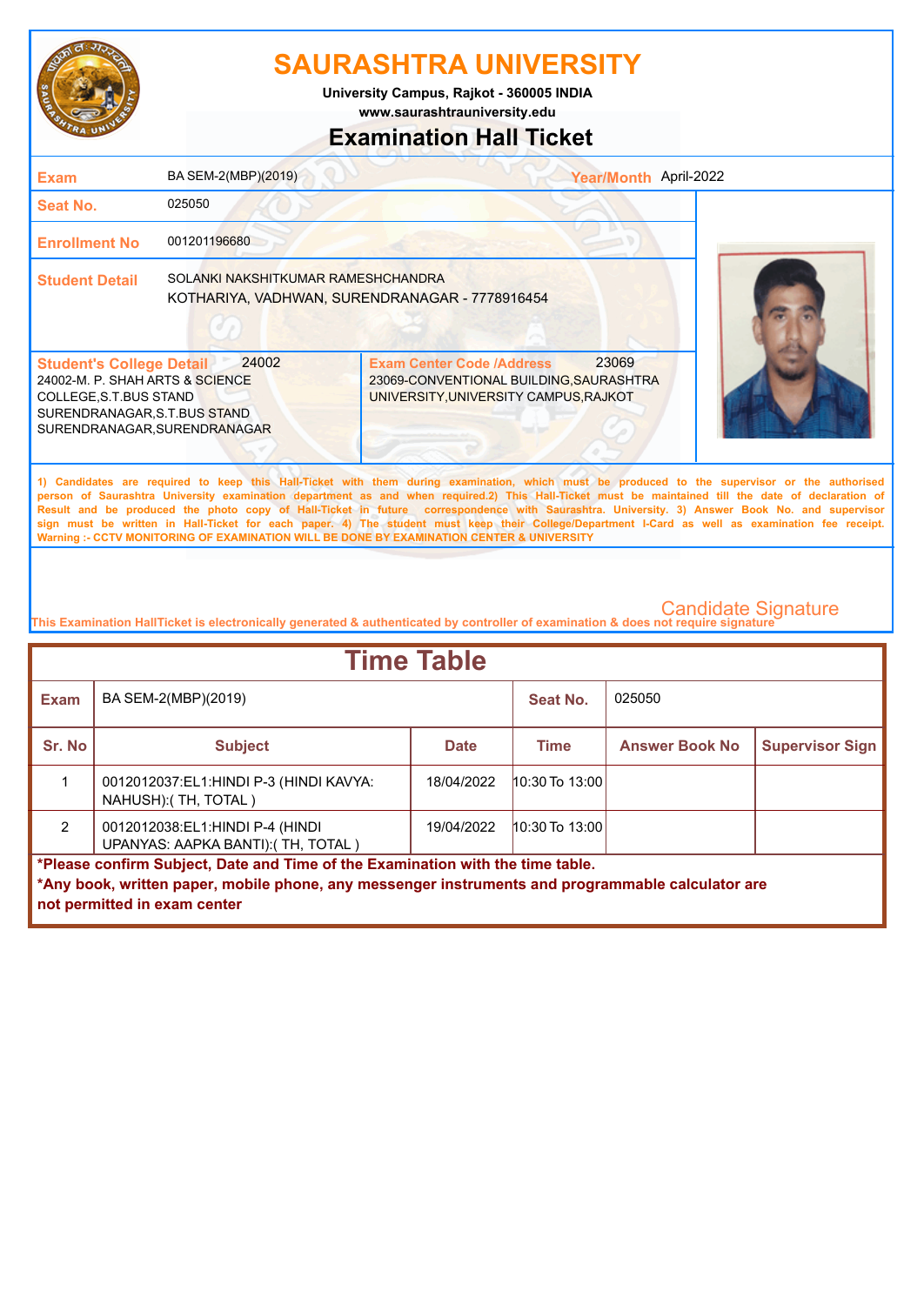

**www.saurashtrauniversity.edu University Campus, Rajkot - 360005 INDIA**

# **Examination Hall Ticket**

| <b>Exam</b>                                                                                                                                                  | BA SEM-2(MBP)(2019)                                                    | Year/Month April-2022                                                                                                                                                                                                                                                                                                                                                                                                                                                                                                                                                                                                                                                                               |  |
|--------------------------------------------------------------------------------------------------------------------------------------------------------------|------------------------------------------------------------------------|-----------------------------------------------------------------------------------------------------------------------------------------------------------------------------------------------------------------------------------------------------------------------------------------------------------------------------------------------------------------------------------------------------------------------------------------------------------------------------------------------------------------------------------------------------------------------------------------------------------------------------------------------------------------------------------------------------|--|
| Seat No.                                                                                                                                                     | 025051                                                                 |                                                                                                                                                                                                                                                                                                                                                                                                                                                                                                                                                                                                                                                                                                     |  |
| <b>Enrollment No</b>                                                                                                                                         | 0012012011175                                                          |                                                                                                                                                                                                                                                                                                                                                                                                                                                                                                                                                                                                                                                                                                     |  |
| <b>Student Detail</b>                                                                                                                                        | KAMEJALIYA SUNIL KALUBHAI<br>KARMAD, CHUDA, SURENDRANAGAR - 9313028965 |                                                                                                                                                                                                                                                                                                                                                                                                                                                                                                                                                                                                                                                                                                     |  |
| <b>Student's College Detail</b><br>24002-M. P. SHAH ARTS & SCIENCE<br>COLLEGE, S.T.BUS STAND<br>SURENDRANAGAR, S.T.BUS STAND<br>SURENDRANAGAR, SURENDRANAGAR | 24002                                                                  | 23069<br><b>Exam Center Code /Address</b><br>23069-CONVENTIONAL BUILDING, SAURASHTRA<br>UNIVERSITY, UNIVERSITY CAMPUS, RAJKOT                                                                                                                                                                                                                                                                                                                                                                                                                                                                                                                                                                       |  |
|                                                                                                                                                              |                                                                        | 1) Candidates are required to keep this Hall-Ticket with them during examination, which must be produced to the supervisor or the authorised<br>person of Saurashtra University examination department as and when required.2) This Hall-Ticket must be maintained till the date of declaration of<br>Result and be produced the photo copy of Hall-Ticket in future correspondence with Saurashtra. University. 3) Answer Book No. and supervisor<br>sign must be written in Hall-Ticket for each paper. 4) The student must keep their College/Department I-Card as well as examination fee receipt.<br>Warning :- CCTV MONITORING OF EXAMINATION WILL BE DONE BY EXAMINATION CENTER & UNIVERSITY |  |
|                                                                                                                                                              |                                                                        |                                                                                                                                                                                                                                                                                                                                                                                                                                                                                                                                                                                                                                                                                                     |  |

| <b>Time Table</b>                                                              |                                                                                                                                   |             |                    |                       |                        |  |  |
|--------------------------------------------------------------------------------|-----------------------------------------------------------------------------------------------------------------------------------|-------------|--------------------|-----------------------|------------------------|--|--|
| <b>Exam</b>                                                                    | BA SEM-2(MBP)(2019)                                                                                                               |             | Seat No.           | 025051                |                        |  |  |
| Sr. No                                                                         | <b>Subject</b>                                                                                                                    | <b>Date</b> | <b>Time</b>        | <b>Answer Book No</b> | <b>Supervisor Sign</b> |  |  |
|                                                                                | 0012012003:FCL:SANSKRIT (MAHAKAVI<br>BHTRUHRIKTU:NITISHATAK): (TH, TOTAL                                                          | 12/04/2022  | $10:30$ To $13:00$ |                       |                        |  |  |
| $\mathcal{P}$                                                                  | 0012012008:EL1:GUJ P-4 (SANCHA<br>SAMANA-LEKHAN): (TH, TOTAL)                                                                     | 19/04/2022  | $10:30$ To $13:00$ |                       |                        |  |  |
| *Please confirm Subject, Date and Time of the Examination with the time table. |                                                                                                                                   |             |                    |                       |                        |  |  |
|                                                                                | *Any book, written paper, mobile phone, any messenger instruments and programmable calculator are<br>not permitted in exam center |             |                    |                       |                        |  |  |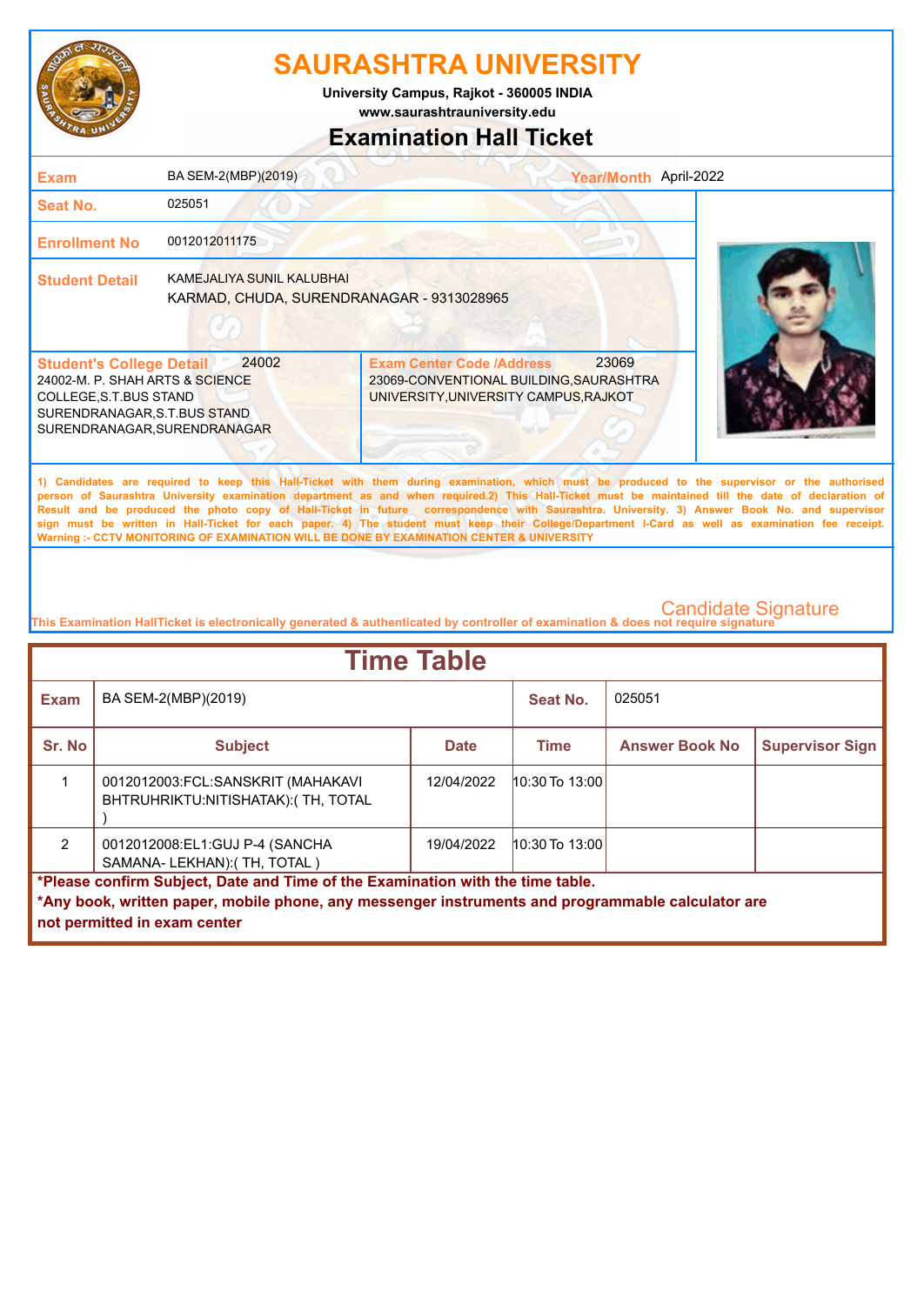

**www.saurashtrauniversity.edu University Campus, Rajkot - 360005 INDIA**

### **Examination Hall Ticket**

| <b>Exam</b>                                                                                                                                                  | BA SEM-2(MBP)(2019)            | Year/Month April-2022                                                                                                                                                                                                                                                                                                                                                                                                                                                                                                                                                                                                                                                                               |  |
|--------------------------------------------------------------------------------------------------------------------------------------------------------------|--------------------------------|-----------------------------------------------------------------------------------------------------------------------------------------------------------------------------------------------------------------------------------------------------------------------------------------------------------------------------------------------------------------------------------------------------------------------------------------------------------------------------------------------------------------------------------------------------------------------------------------------------------------------------------------------------------------------------------------------------|--|
| <b>Seat No.</b>                                                                                                                                              | 025052                         |                                                                                                                                                                                                                                                                                                                                                                                                                                                                                                                                                                                                                                                                                                     |  |
| <b>Enrollment No</b>                                                                                                                                         | 001201196529                   |                                                                                                                                                                                                                                                                                                                                                                                                                                                                                                                                                                                                                                                                                                     |  |
| <b>Student Detail</b>                                                                                                                                        | PURABIYA MEHULKUMAR SURESHBHAI | AT - BHALGAMDA, LIMBDI, SURENDRANAGAR - 8200246451                                                                                                                                                                                                                                                                                                                                                                                                                                                                                                                                                                                                                                                  |  |
| <b>Student's College Detail</b><br>24002-M. P. SHAH ARTS & SCIENCE<br>COLLEGE, S.T.BUS STAND<br>SURENDRANAGAR, S.T.BUS STAND<br>SURENDRANAGAR, SURENDRANAGAR | 24002                          | 23069<br><b>Exam Center Code /Address</b><br>23069-CONVENTIONAL BUILDING, SAURASHTRA<br>UNIVERSITY, UNIVERSITY CAMPUS, RAJKOT                                                                                                                                                                                                                                                                                                                                                                                                                                                                                                                                                                       |  |
|                                                                                                                                                              |                                | 1) Candidates are required to keep this Hall-Ticket with them during examination, which must be produced to the supervisor or the authorised<br>person of Saurashtra University examination department as and when required.2) This Hall-Ticket must be maintained till the date of declaration of<br>Result and be produced the photo copy of Hall-Ticket in future correspondence with Saurashtra. University. 3) Answer Book No. and supervisor<br>sign must be written in Hall-Ticket for each paper. 4) The student must keep their College/Department I-Card as well as examination fee receipt.<br>Warning :- CCTV MONITORING OF EXAMINATION WILL BE DONE BY EXAMINATION CENTER & UNIVERSITY |  |
|                                                                                                                                                              |                                |                                                                                                                                                                                                                                                                                                                                                                                                                                                                                                                                                                                                                                                                                                     |  |

|                                                                                                                                   | <b>Time Table</b> |             |                                          |                        |  |  |  |
|-----------------------------------------------------------------------------------------------------------------------------------|-------------------|-------------|------------------------------------------|------------------------|--|--|--|
| BA SEM-2(MBP)(2019)                                                                                                               |                   | Seat No.    | 025052                                   |                        |  |  |  |
| <b>Subject</b>                                                                                                                    | <b>Date</b>       | <b>Time</b> | <b>Answer Book No</b>                    | <b>Supervisor Sign</b> |  |  |  |
| 0012012003:FCL:SANSKRIT (MAHAKAVI<br>BHTRUHRIKTU:NITISHATAK): (TH, TOTAL                                                          | 12/04/2022        |             |                                          |                        |  |  |  |
| 0012012036: COR: HINDI P-4 (HINDI<br>UPANYAS: DAUD): (TH, TOTAL)                                                                  | 16/04/2022        |             |                                          |                        |  |  |  |
| *Please confirm Subject, Date and Time of the Examination with the time table.                                                    |                   |             |                                          |                        |  |  |  |
| *Any book, written paper, mobile phone, any messenger instruments and programmable calculator are<br>not permitted in exam center |                   |             |                                          |                        |  |  |  |
|                                                                                                                                   |                   |             | $10:30$ To $13:00$<br>$10:30$ To $13:00$ |                        |  |  |  |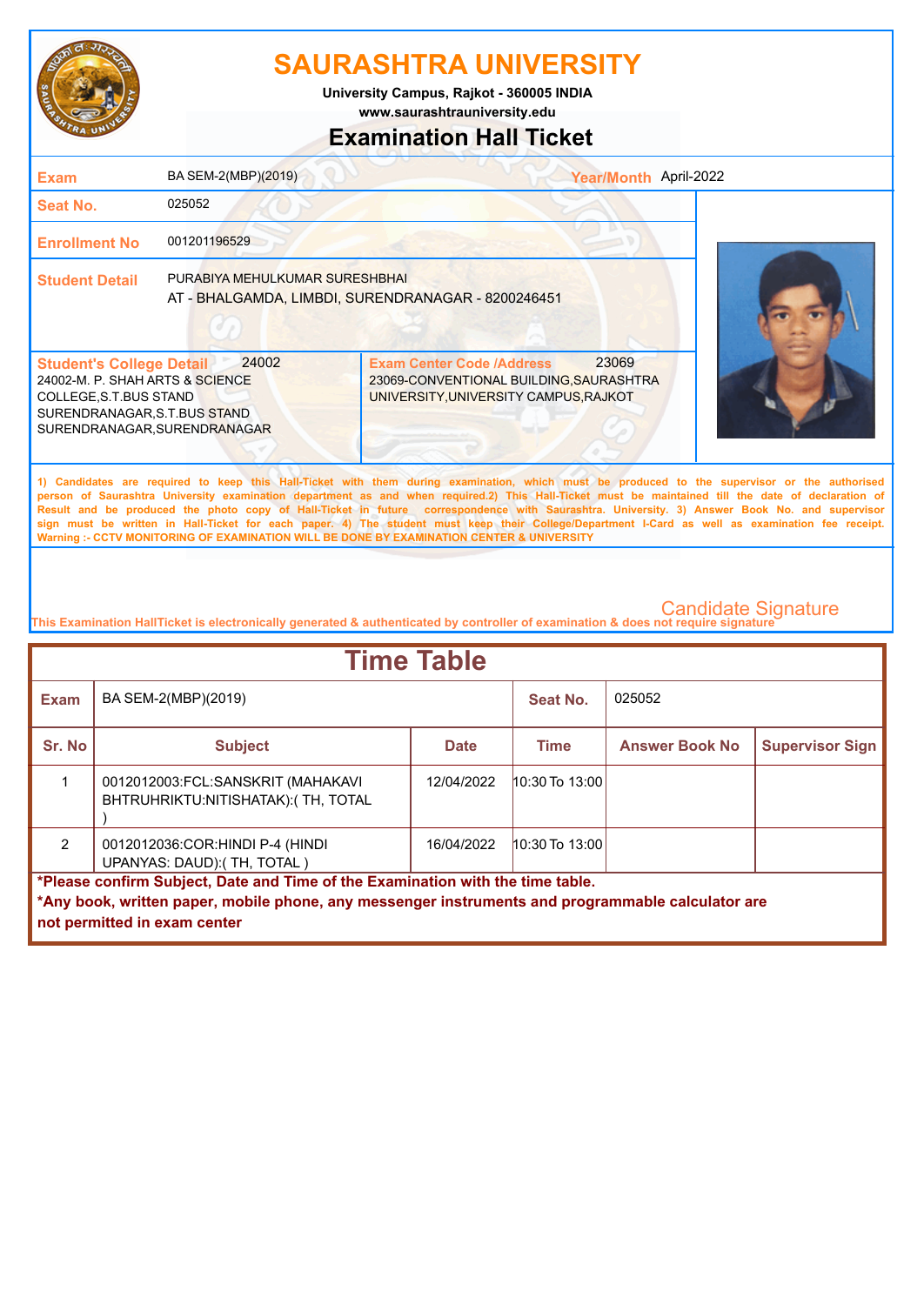

**University Campus, Rajkot - 360005 INDIA**

**www.saurashtrauniversity.edu**

### **Examination Hall Ticket**

| <b>Exam</b>                                                                                                                                                  | BA SEM-2(MBP)(2019)                                                                |                                                                                                                      | Year/Month April-2022                                                                                                                                                                                                                                                                                                                                                                                                                                                                                                                                                                                  |  |
|--------------------------------------------------------------------------------------------------------------------------------------------------------------|------------------------------------------------------------------------------------|----------------------------------------------------------------------------------------------------------------------|--------------------------------------------------------------------------------------------------------------------------------------------------------------------------------------------------------------------------------------------------------------------------------------------------------------------------------------------------------------------------------------------------------------------------------------------------------------------------------------------------------------------------------------------------------------------------------------------------------|--|
| <b>Seat No.</b>                                                                                                                                              | 025053                                                                             |                                                                                                                      |                                                                                                                                                                                                                                                                                                                                                                                                                                                                                                                                                                                                        |  |
| <b>Enrollment No</b>                                                                                                                                         | 001201196222                                                                       |                                                                                                                      |                                                                                                                                                                                                                                                                                                                                                                                                                                                                                                                                                                                                        |  |
| <b>Student Detail</b>                                                                                                                                        | JAMBUKIYA PRABHUBHAI MANSUKHBHAI<br>BHALGAMDA, LIMBADI, SURENDRANAGAR - 9998995443 |                                                                                                                      |                                                                                                                                                                                                                                                                                                                                                                                                                                                                                                                                                                                                        |  |
| <b>Student's College Detail</b><br>24002-M. P. SHAH ARTS & SCIENCE<br>COLLEGE, S.T.BUS STAND<br>SURENDRANAGAR, S.T.BUS STAND<br>SURENDRANAGAR, SURENDRANAGAR | 24002                                                                              | <b>Exam Center Code /Address</b><br>23069-CONVENTIONAL BUILDING, SAURASHTRA<br>UNIVERSITY, UNIVERSITY CAMPUS, RAJKOT | 23069                                                                                                                                                                                                                                                                                                                                                                                                                                                                                                                                                                                                  |  |
|                                                                                                                                                              |                                                                                    | Warning :- CCTV MONITORING OF EXAMINATION WILL BE DONE BY EXAMINATION CENTER & UNIVERSITY                            | 1) Candidates are required to keep this Hall-Ticket with them during examination, which must be produced to the supervisor or the authorised<br>person of Saurashtra University examination department as and when required.2) This Hall-Ticket must be maintained till the date of declaration of<br>Result and be produced the photo copy of Hall-Ticket in future correspondence with Saurashtra. University. 3) Answer Book No. and supervisor<br>sign must be written in Hall-Ticket for each paper. 4) The student must keep their College/Department I-Card as well as examination fee receipt. |  |

| <b>Time Table</b>                                                              |                                                                                                   |             |                    |                       |                        |  |  |
|--------------------------------------------------------------------------------|---------------------------------------------------------------------------------------------------|-------------|--------------------|-----------------------|------------------------|--|--|
| <b>Exam</b>                                                                    | BA SEM-2(MBP)(2019)                                                                               |             | Seat No.           | 025053                |                        |  |  |
| Sr. No                                                                         | <b>Subject</b>                                                                                    | <b>Date</b> | <b>Time</b>        | <b>Answer Book No</b> | <b>Supervisor Sign</b> |  |  |
|                                                                                | 0012012003:FCL:SANSKRIT (MAHAKAVI<br>BHTRUHRIKTU: NITISHATAK): (TH, TOTAL                         | 12/04/2022  | $10:30$ To $13:00$ |                       |                        |  |  |
| $\mathfrak{p}$                                                                 | 0012012012:COR:SAN P-4<br>(HITOPDESH-MITRALABH): (TH, TOTAL)                                      | 16/04/2022  | $10:30$ To $13:00$ |                       |                        |  |  |
| *Please confirm Subject, Date and Time of the Examination with the time table. |                                                                                                   |             |                    |                       |                        |  |  |
|                                                                                | *Any book, written paper, mobile phone, any messenger instruments and programmable calculator are |             |                    |                       |                        |  |  |
|                                                                                | not permitted in exam center                                                                      |             |                    |                       |                        |  |  |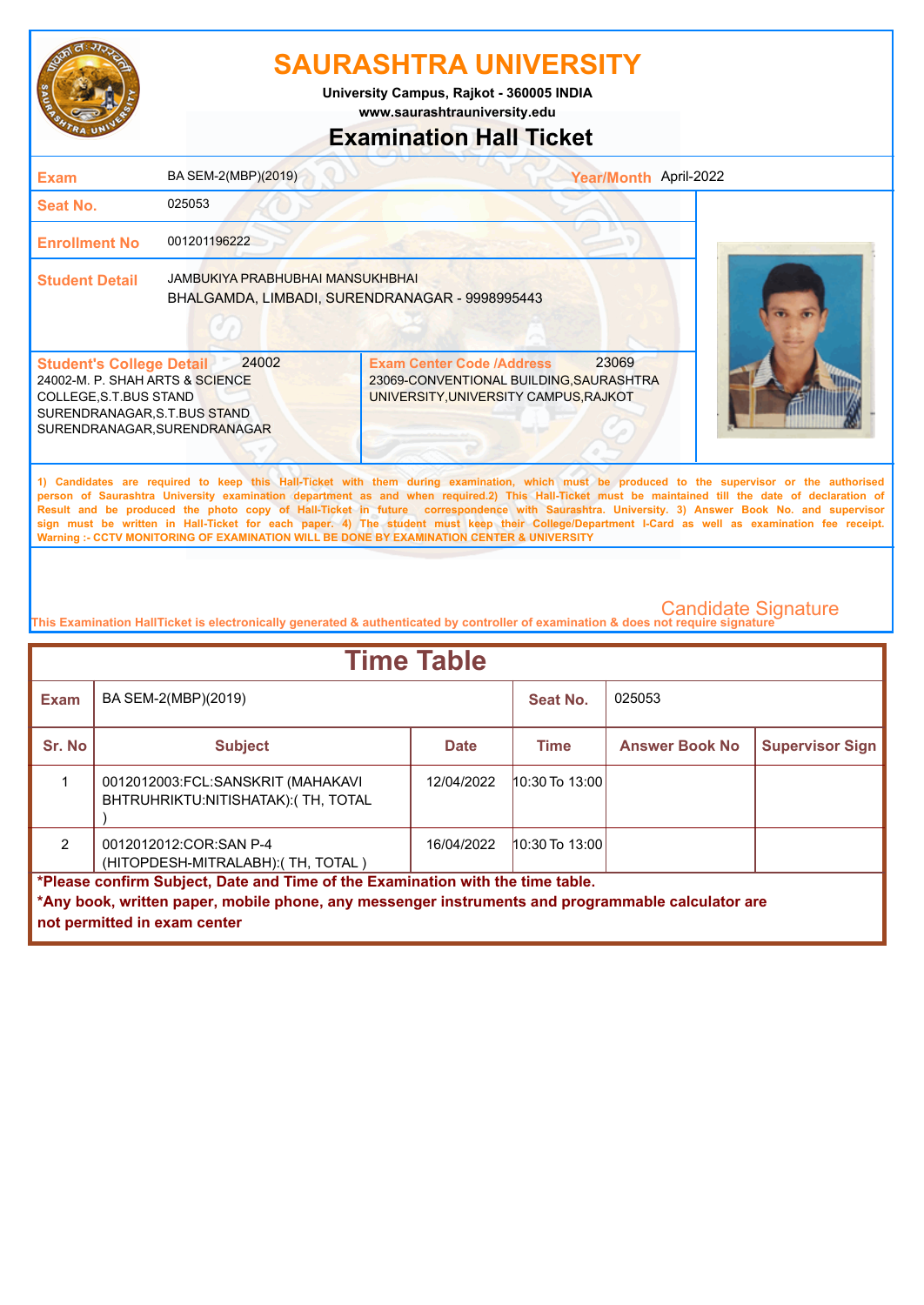

**www.saurashtrauniversity.edu University Campus, Rajkot - 360005 INDIA**

# **Examination Hall Ticket**

### 23069-CONVENTIONAL BUILDING,SAURASHTRA UNIVERSITY,UNIVERSITY CAMPUS,RAJKOT 24002-M. P. SHAH ARTS & SCIENCE COLLEGE,S.T.BUS STAND SURENDRANAGAR,S.T.BUS STAND SURENDRANAGAR,SURENDRANAGAR **Student's College Detail 24002 Student Detail** SARVAIYA AMITBHAI DINESHBHAI **Enrollment No** 0012012011493 **Seat No.** 025054 **Exam** BA SEM-2(MBP)(2019) **1) Candidates are required to keep this Hall-Ticket with them during examination, which must be produced to the supervisor or the authorised person of Saurashtra University examination department as and when required.2) This Hall-Ticket must be maintained till the date of declaration of Result and be produced the photo copy of Hall-Ticket in future correspondence with Saurashtra. University. 3) Answer Book No. and supervisor sign must be written in Hall-Ticket for each paper. 4) The student must keep their College/Department I-Card as well as examination fee receipt. Warning :- CCTV MONITORING OF EXAMINATION WILL BE DONE BY EXAMINATION CENTER & UNIVERSITY** Exam Center Code /Address 23069 Year/Month April-2022 AT-OVANGADH, SAYLA, SURENDRANAGAR - 9113360367

| <b>Time Table</b>                                                                                                                                                                                                   |                                                                          |             |                    |                       |                        |  |  |  |  |
|---------------------------------------------------------------------------------------------------------------------------------------------------------------------------------------------------------------------|--------------------------------------------------------------------------|-------------|--------------------|-----------------------|------------------------|--|--|--|--|
| <b>Exam</b>                                                                                                                                                                                                         | BA SEM-2(MBP)(2019)                                                      |             | Seat No.           | 025054                |                        |  |  |  |  |
| Sr. No                                                                                                                                                                                                              | <b>Subject</b>                                                           | <b>Date</b> | Time               | <b>Answer Book No</b> | <b>Supervisor Sign</b> |  |  |  |  |
|                                                                                                                                                                                                                     | 0012012003:FCL:SANSKRIT (MAHAKAVI<br>BHTRUHRIKTU:NITISHATAK): (TH, TOTAL | 12/04/2022  | 10:30 To 13:00     |                       |                        |  |  |  |  |
| $\mathfrak{p}$                                                                                                                                                                                                      | 0012012010:COR:SAN P-3<br>(RAMAYAN-BALKAND(NIYTANSH)): (TH,<br>TOTAL)    | 13/04/2022  | $10:30$ To $13:00$ |                       |                        |  |  |  |  |
| *Please confirm Subject, Date and Time of the Examination with the time table.<br>*Any book, written paper, mobile phone, any messenger instruments and programmable calculator are<br>not permitted in exam center |                                                                          |             |                    |                       |                        |  |  |  |  |